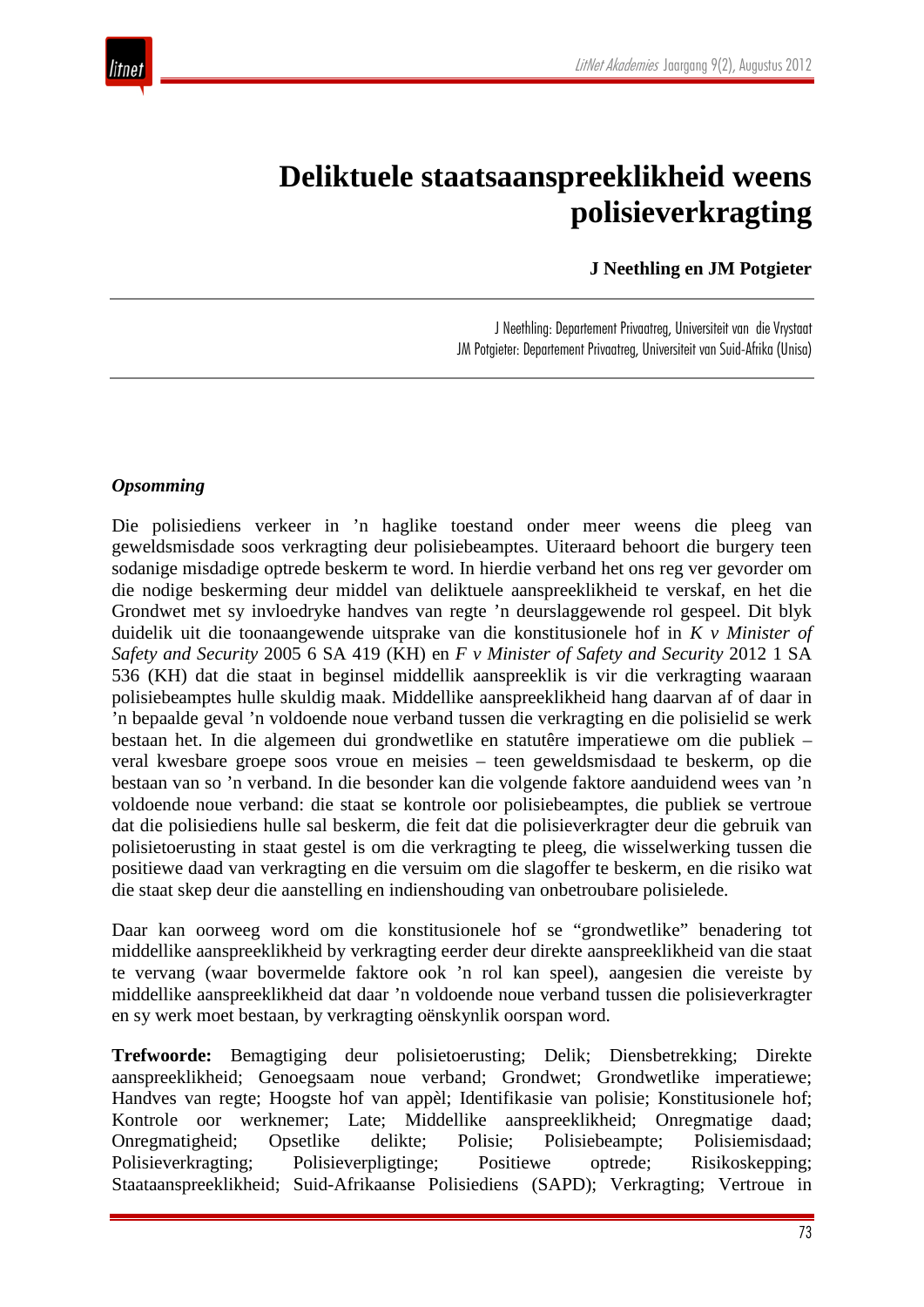

polisiediens; Voldoende noue verband; Werkgewer-werknemer-verhouding; Wet op Staatsaanspreeklikheid

#### *Abstract*

#### **Delictual state liability for police rape**

South Africa finds itself in the grip of rampant crime. While the South African Police Service should be doing everything in its power to combat crime, it fails dismally because it often participates enthusiastically in criminal activities, including violent crime such as rape by police officials. Naturally citizens should be protected against such criminal conduct. In this regard our law has progressed far in providing the necessary protection by means of delictual liability, and here the Constitution with its influential bill of rights plays a decisive role.

State liability in delict is regulated primarily by section 1 of the State Liability Act 20 of 1957 in terms of which the state is evidently only vicariously liable for a delict committed by its employees or servants in their capacity and within the scope of their authority as such servants. State liability is based on ordinary general principles of delict, and the normal requirements for vicarious liability are, therefore, also applicable to the state. They are the following: Firstly, there must exist an employer-employee relationship between the state and its servant. The state will escape liability only by showing that the official involved was not its employee at the time of the delict, and that will be so if the state did not have the power to control the employee when the delict was committed. Secondly, the employee must commit a delict. Thirdly, the employee must be acting within the scope of his employment when he commits the delict. To determine whether he is acting within the scope of his employment, the so-called standard test is applied, which is subjective on the one hand and objective on the other. According to this test the employer is vicariously liable even where the employee, viewed subjectively, has exclusively promoted his own interests but, viewed objectively, there was nevertheless a sufficiently close connection between his conduct and his employment. It is particularly problematic to determine whether a sufficiently close connection exists where an employee commits a delict intentionally, since such conduct, for example rape by a police official, is the very antithesis of an act performed in the course, and within the scope, of his employment.

Although there have been many dogmatic voices over the years favouring the recognition of direct liability of the state for the delicts of its officials, the courts, but for a few exceptions, have consistently approached state liability on a vicarious basis. In the case of direct liability the state as a legal person is considered to act only through the instrumentality of its organs, including its officials. The conduct of an organ is attributed to the state as the state's own act. Therefore the state can be held directly liable for its own delict for the wrongful conduct of its employees acting as its instruments.

The question arises whether the trite vicarious-liability approach or the more recent directliability approach is preferable in cases of state liability. In a long line of decisions, liability of the state for the negligent conduct of its employees on a vicarious basis has delivered satisfactory results. It is questionable whether a radical deviation from this approach is justified. On the other hand, in cases of intentional wrongdoing by employees, which is the direct opposite of conduct within the scope and in the course of employment, it is very difficult to construe a sufficiently close connection between the delict and the employees' work. Without detracting from the trend-setting decision of the constitutional court in *K v*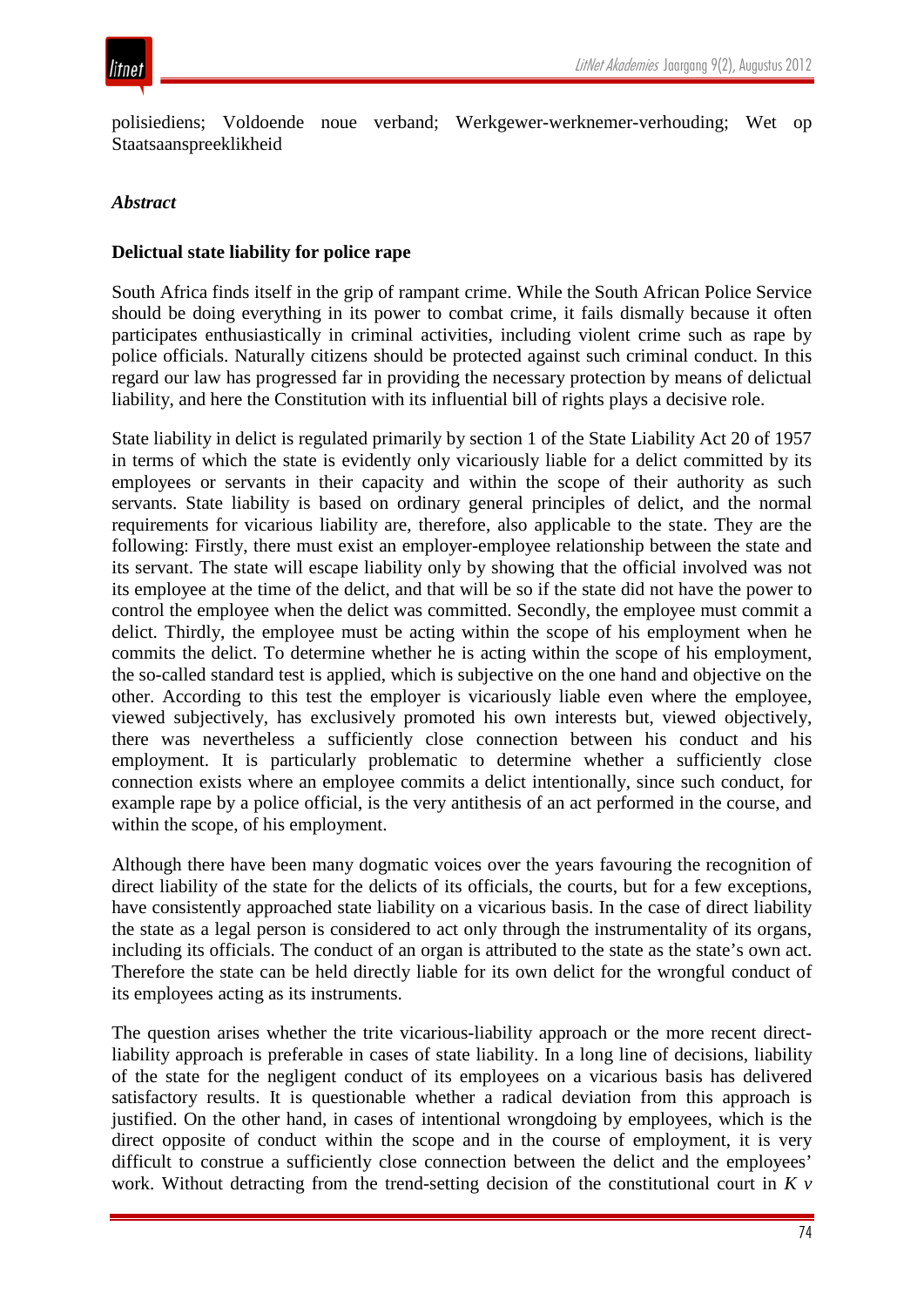*Minister of Safety and Security* 2005 6 SA 419 (CC), which dealt persuasively with state liability for police rape on a vicarious basis, the wrongfulness element of direct liability provides a possible alternative for state liability in order to avoid over-extending the criterion of a sufficiently close connection, particularly since the same factors pointing to such a connection could also be applied to the wrongfulness element.

It is clear from the leading judgements of the constitutional court in  $K$  (where three uniformed, on-duty policeman offered to take the victim home in an official police vehicle and raped her) and *F v Minister of Safety and Security* 2012 1 SA 536 (CC) (where a policeman on standby duty offered a 13-year-old girl a lift home in an unmarked police vehicle and assaulted and raped her on the way) that the state is in principle vicariously liable for rape committed by police officials. Whether such liability exists in a particular case depends on whether a sufficiently close connection existed between the rape and the police official's work. In general, constitutional and statutory imperatives to protect the public – especially vulnerable groups such as women and girls – against violent crimes, can signify the existence of such a connection. These imperatives include the duty of the state to respect, protect, promote and fulfil the rights in the bill of rights, the accountability of the state, the duty of the courts to give effect to the spirit, purport and object of the bill of rights, the objects of the police service to prevent crime and to protect and secure the inhabitants of the country as well as their fundamental rights – which include the rights to freedom and security of the person, dignity and privacy – the right of children to be protected from maltreatment, abuse or degradation, and the duty of the police in terms of international law to protect women and children against violent crimes such as rape.

In particular, the following factors can be indicative of sufficiently close connection in a case of police rape: the state's control over police officials, which is at its highest level where a policeman is on duty, but can also exist in an attenuated form where the policeman is on standby duty; the public's trust that the police service will protect them against crime in general, and particularly where the victim has identified the rapist as a police official; the fact that the rapist was enabled by police equipment (such as a police vehicle) to commit the rape; the interplay between the positive act of rape and the omission to protect the victim against the rape; and the risk created by the state through the appointment or continued employment of unreliable police officials, for example where a police official has a criminal record.

It is trusted that the increasing recognition of delictual state liability for police rape will contribute to reining in the seemingly unbridled participation of police officials in this despicable behaviour. The general principles regarding rape which have been laid down by the constitutional court, should *de lege ferenda* be extended to other delicts committed by the police in a violent manner.

**Key words:** Bill of rights; *Commissio*; Commission; Constitution; Constitutional court; Constitutional imperatives; Control over employee; Course of employment; Delict; Direct liability; Employer-employee relationship; Empowerment through police equipment; Identification of police; Intentional delicts; Omission; Rape; Police; Police duties; Police crime; Police official; Police rape; Positive conduct; Risk creation; South African Police Service (SAPS); State liability; State Liability Act; Sufficiently close connection; Supreme court of appeal; Trust in police service; Vicarious liability; Wrongfulness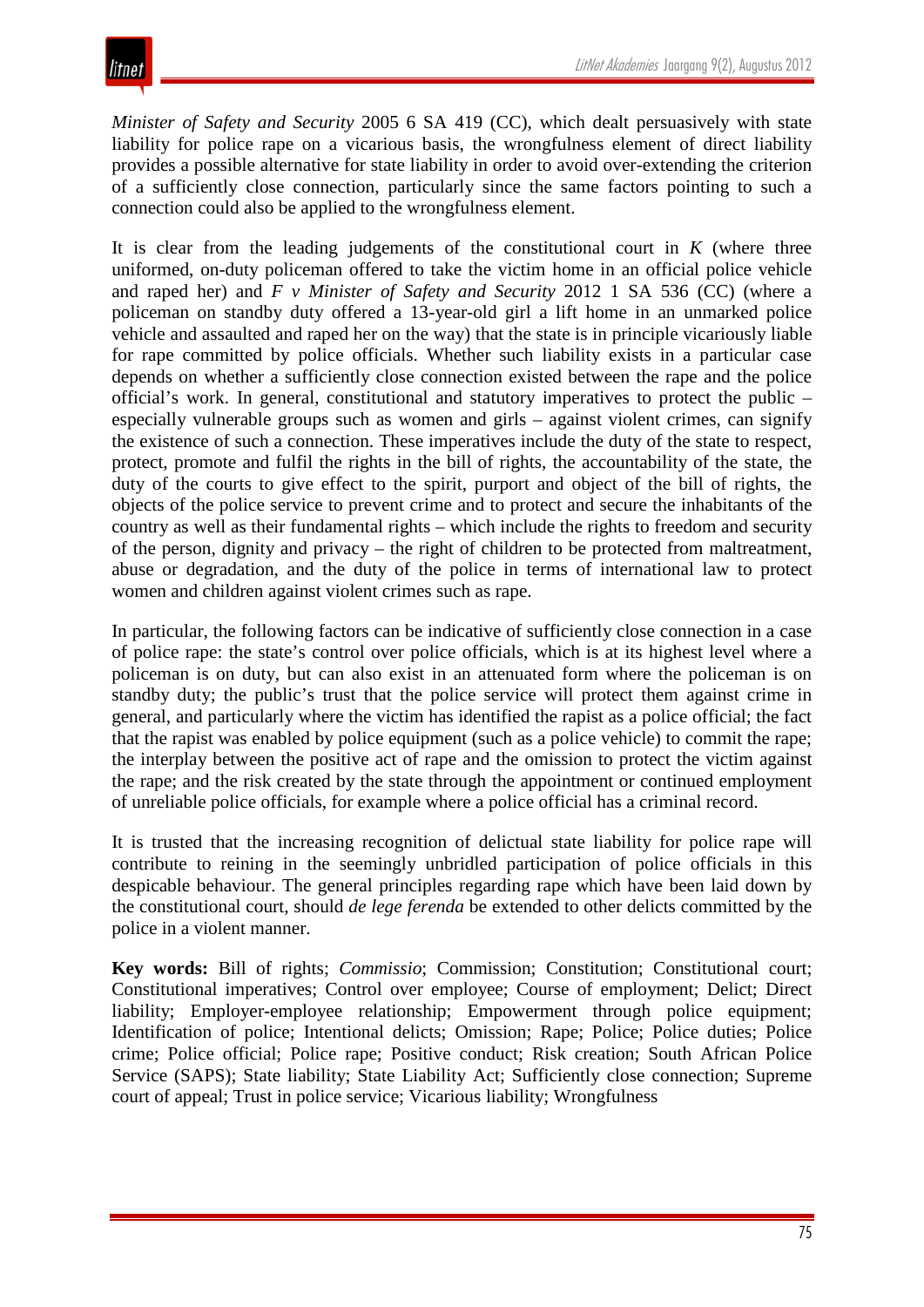### **1. Inleiding**

Suid-Afrika verkeer tans in 'n greep van ongebreidelde misdaad. Waar 'n mens sou verwag het dat lede van die Suid-Afrikaanse Polisiediens met onkreukbare ywer alles moet doen om hierdie situasie te beredder, skiet hulle betreurenswaardig tekort aangesien hulle dikwels entoesiasties meedoen aan kriminele aktiwiteite. Hieronder kom ernstige misdade soos aanranding, roof, moord en verkragting ter sprake. J. Scott<sup>1</sup> skilder hierdie prentjie treffend soos volg:

Die vlaag misdaad waaronder Suid-Afrika tans gebuk gaan, is waarskynlik ongeëwenaard in ons geskiedenis. Ons dagblaaie basuin, vanaf hoofopskrifte tot enkelkolomberiggies op die briefkolombladsye, eindelose stringe feite uit oor die allergruwelikste vergrype waaraan die leserspubliek al gewoond geraak het en waardeur hulle ook al so afgestomp is, dat die aakligste detail oor 'n moordgeval soms minder *animo* uitlok as die uitdaging van 'n matig-moeilike Sudoku. Wat egter nog aandag trek, is wanneer daar berig word oor polisielede wat hulself aan die verkeerde kant van die reg bevind – waar die spreekwoordelike lang arm van die gereg nie alleen 'n hand het waarvan die vingers veel langer is as wat mens sou verwag nie, maar selfs verder "gevorder" het om rooftogte, moord, verkragtings en verdere ernstige geweldsmisdade op daaglikse grondslag te pleeg.

Die polisiediens verkeer inderdaad in 'n haglike toestand. Volgens onlangse beriggewing is daar gedurende die eerste agt maande van 2011 nie minder nie as 768 aanklagte teen polisielede aanhangig gemaak weens aanranding, moord en verkragting.<sup>2</sup> Uiteraard behoort die burgery teen sodanige misdadige optrede beskerm te word, en hier het ons reg gelukkig al ver gevorder om sodanige beskerming *ex delicto* te verskaf.

#### **2. Invloed van die Grondwet**

Die vestiging en uitbreiding van deliktuele staatsaanspreeklikheid vir verkragting en ander ernstige misdade deur polisiebeamptes moet teen die agtergrond van die aanbreek van die grondwetlike era in Suid-Afrika gesien word. Staatsaanspreeklikheid het hand oor hand toegeneem sedert die aanvaarding van die Grondwet in 1996 met sy uitgebreide en invloedryke handves van regte. Die handves bind naamlik die staat (die wetgewende, uitvoerende en regsprekende gesag) en die staat moet die regte in die handves eerbiedig, beskerm, bevorder en verwesenlik.<sup>3</sup> Aansluitend hierby moet alle regeringsfere en staatsorgane verantwoordingspligtige regering voorsien.<sup>4</sup> Dit beteken onder andere dat die staat nie die regte mag aantas wat in die handves van regte verskans word nie, hetsy deur positiewe gedrag of deur 'n late in gevalle waar daar 'n regsplig op die staat gerus het om op te tree,<sup>5</sup> behalwe vir sover sodanige aantasting redelik en regverdigbaar ingevolge die beperkingsklousule van die Grondwet is.<sup>6</sup> 'n Belangrike faktor in hierdie verband is dat by die uitleg van wetgewing en die ontwikkeling van die gemenereg die howe die gees, strekking en oogmerke van die handves moet bevorder.7 In *Carmichele v Minister of Safety and Security (Centre for Applied Legal Studies Intervening)*<sup>8</sup> verklaar die konstitusionele hof onomwonde dat waar die gemenereg afwyk van die gees, strekking en oogmerke van die handves, daar 'n algemene verpligting op die howe rus om die gemenereg te ontwikkel ten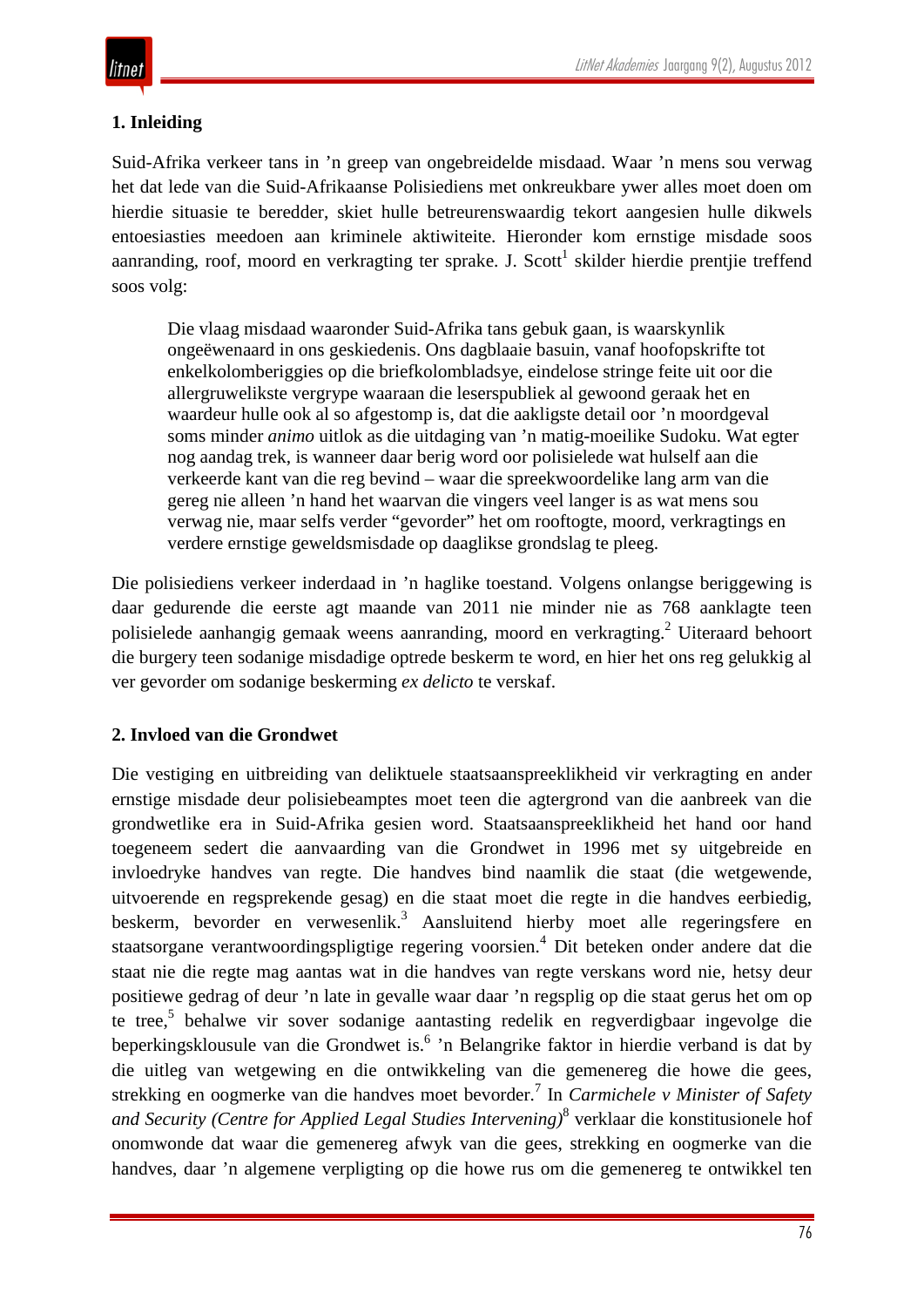

einde die afwyking uit te skakel.<sup>9</sup> Die hof<sup>10</sup> beklemtoon dat die net vir deliktuele onregmatigheid wyer gespan moet word sodat dit beter beskerming aan die verskanste fundamentele regte kan verleen. Dit het omvangryk gebeur in talle gevalle waar die staat aanspreeklik gehou is vir sy nalate om persone se reg op liggaamlike integriteit en sekuriteit (onder andere teen verkragting) te beskerm. $^{11}$ 

#### **3. Die grondslag van staatsaanspreeklikheid**

#### *3.1. Middellike aanspreeklikheid*

Staatsaanspreeklikheid vir 'n delik word primêr deur artikel 1 van die Wet op Staatsaanspreeklikheid 20 van 1957 beheers<sup>12</sup> wat soos volg lui:

Enige eis teen die Staat, wat, indien daardie eis teen 'n persoon ontstaan het, 'n grond van aksie in 'n bevoegde hof sou uitmaak, is deur daardie hof beregbaar [waar die eis ontstaan] uit 'n onregmatige daad wat deur 'n dienaar van die Staat handelende in sy hoedanigheid en binne die omvang van sy bevoegdheid as so 'n dienaar, verrig is.

Hiervolgens is die staat oënskynlik slegs middellik aanspreeklik vir 'n delik wat werknemers in die uitvoering van hulle diensbestek gepleeg het. So gesien, is daar geen sprake van direkte aanspreeklikheid van die staat nie.<sup>13</sup>

Die staat se aanspreeklikheid word deur die gewone beginsels van deliktuele aanspreeklikheid beheers<sup>14</sup> en die normale vereistes vir middellike aanspreeklikheid is dus ook op hom van toepassing.15 Die vereistes vir middellike aanspreeklikheid is kortliks die volgende:<sup>16</sup>

Eerstens moet daar 'n werkgewer-werknemer-verhouding tussen die staat en sy dienaar bestaan. Normaalweg het 'n mens met sodanige verhouding te make wanneer deur ooreenkoms een persoon sy werkvermoë teen vergoeding tot beskikking van 'n ander stel op so 'n wyse dat laasgenoemde beheer (gesag en kontrole) oor eersgenoemde kan uitoefen. Die kwessie van beheer of kontrole – wat nie daadwerklike feitelike beheer beteken nie, maar wel die bevoegdheidom te beheer,  $17 -$  word vandag, anders as vroeër, nie meer deur die howe as deurslaggewend beskou om bedoelde verhouding te bepaal nie, maar slegs as 'n belangrike faktor ter oorweging in hierdie verband.18 Omdat die staat oor dieselfde kam as ander werkgewers geskeer word,<sup>19</sup> kan hy aanspreeklikheid ontkom slegs deur aan te toon dat die betrokke amptenaar in die betrokke geval tydens delikspleging nie 'n werknemer van die staat was nie;<sup>20</sup> en dit sal die geval wees indien die staat op daardie tydstip nie die bevoegdheid gehad het om hom te beheer nie. $^{21}$ 

Tweedens moet die werknemer 'n delik pleeg. Hierdie vereiste impliseer dat die werkgewer enige verweer kan opper wat die werknemer tot sy beskikking het.<sup>22</sup> Aangesien die werknemer ook deliktueel aanspreeklik is, word die werkgewer en werknemer in beginsel as mededaders geag. Uit die aard van die saak is 'n regresreg egter slegs tot die werkgewer se beskikking. 23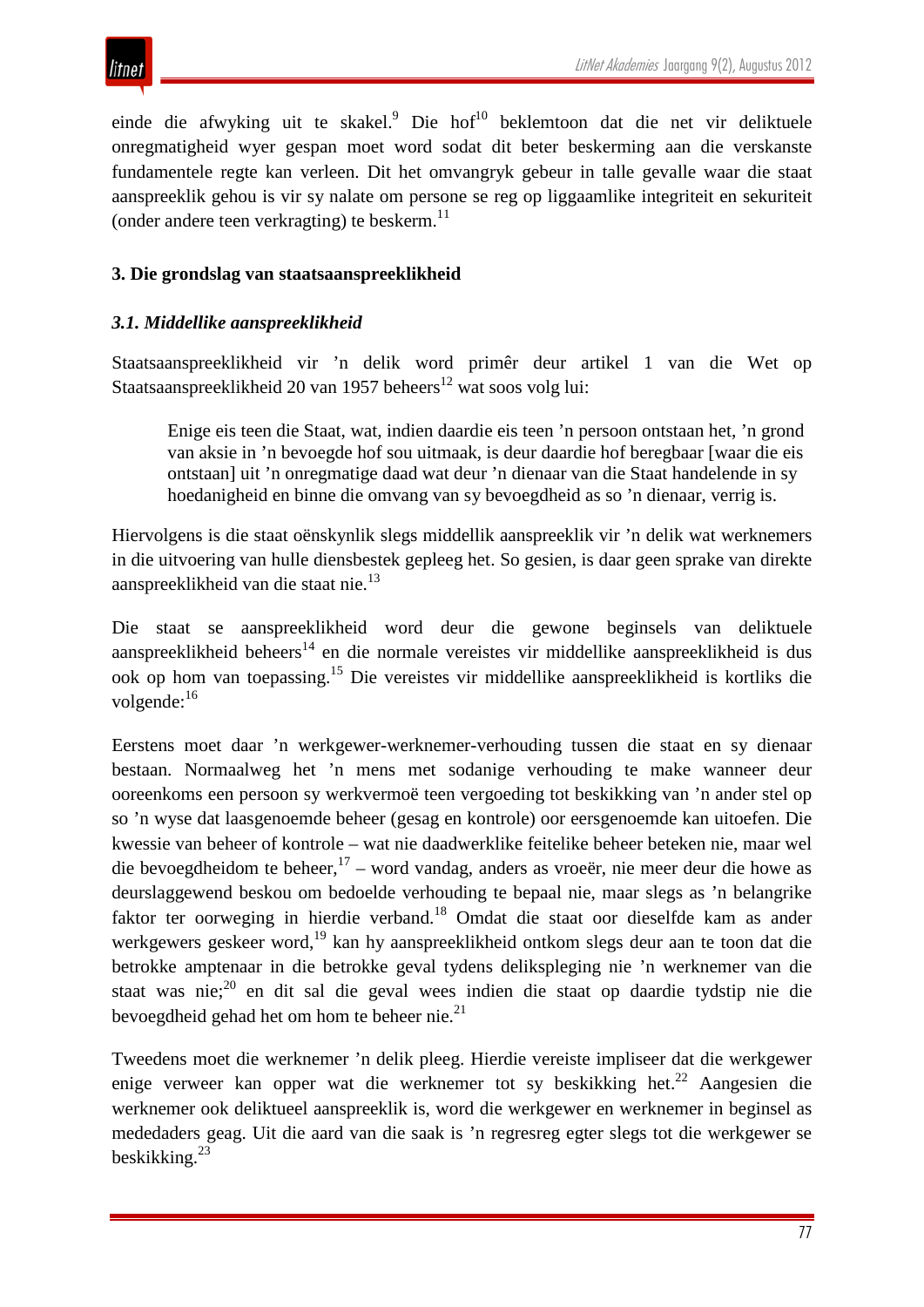

Derdens moet die werknemer tydens delikspleging binne die perke van sy diensbetrekking handel. Ten einde te bepaal of die werknemer sodanig opgetree het, word die sogenaamde standaardtoets toegepas wat enersyds subjektief en andersyds objektief van aard is.<sup>24</sup> In *Minister of Police v Rabie25* stel die hof dit so:

It seems clear that an act done by a servant solely for his own interests and purposes, although occasioned by his employment, may fall outside the course or scope of his employment, and that in deciding whether an act by the servant does so fall, some reference is to be made to the servant's intention …. The test is in this regard subjective. On the other hand, if there is nevertheless a sufficiently close link between the servant's acts for his own interests and purposes and the business of his master, the master may yet be liable. This is an objective test.

Die werkgewer is dus middellik aanspreeklik selfs waar die werknemer, subjektief gesien, uitsluitlik sy eie belange nagestreef het, maar daar, objektief beskou, nogtans 'n voldoende noue verband tussen die werknemer se optrede en sy werk bestaan het.<sup>26</sup> Of sodanige voldoende noue verband bestaan, is besonder problematies in gevalle van 'n werknemer se opsetlike delikspleging, soos verkragting deur 'n polisiebeampte,  $27$  aangesien sodanige gedrag die antitese uitmaak van 'n handeling in die uitvoering van 'n diensbetrekking.28

#### *3.2. Direkte aanspreeklikheid*

Alhoewel daar deur die jare dogmatiese stemme opgegaan het ten gunste van die erkenning van die direkte aanspreeklikheid van die staat vir skade wat deur staatsamptenare veroorsaak is,<sup>29</sup> het die howe, op enkele uitsonderings na,<sup>30</sup> staatsaanspreeklikheid konsekwent op 'n middellike grondslag benader.<sup>31</sup> Dogmaties lui die betoog vir direkte aanspreeklikheid soos volg: Die staat is in ons reg 'n regspersoon wat slegs kan handel deur sy organe as instrumente en die amptenare wat deel van die organe vorm. Die polisiediens funksioneer as 'n staatsorgaan en sy lede is onderworpe aan spesifieke grondwetlike en statutêre pligte. Die handelinge van staatsorgane is handelinge waarvoor die staat aanspreeklik is, omdat hulle die staat se eie handelinge uitmaak. Die optrede van die orgaan word dus aan die regspersoon as eie optrede toegereken. So gesien, behoort die staat dus op grond van sy eie onregmatige daad direk vir amptenare se delikte aanspreeklik gehou te word.<sup>32</sup> Volgens W. Scott<sup>33</sup> strook hierdie redenasie egter nie met die gebruik van die woord "dienaar" in Wet 20 van 1957 nie, aangesien 'n dienaar nie noodwendig 'n staatsorgaan is nie. Telkens sal dus uitgemaak moet word of die "dienaar" as orgaan optree (direkte aanspreeklikheid), dan wel bloot as dienaar gehandel het (middellike aanspreeklikheid). So gesien, sou die staat se aanspreeklikheid dus op twee verskillende grondslae kon berus, 'n resultaat wat volgens W. Scott besondere probleme meebring.34

Hier bo is gestel dat dit voorkom of daar luidens artikel 1 van die Wet op Staatsaanspreeklikheid 20 van 1957 geen ruimte bestaan vir die direkte aanspreeklikheid van die staat waar die staat, handelende deur middel van sy dienaars, 'n delik gepleeg het nie. In *Minister of Safety and Security v F*<sup>35</sup> spreek die hoogste hof van appèl hom egter *obiter* uit dat, waar daar 'n grondwetlike en statutêre plig op sowel die staat as sy werknemers rus om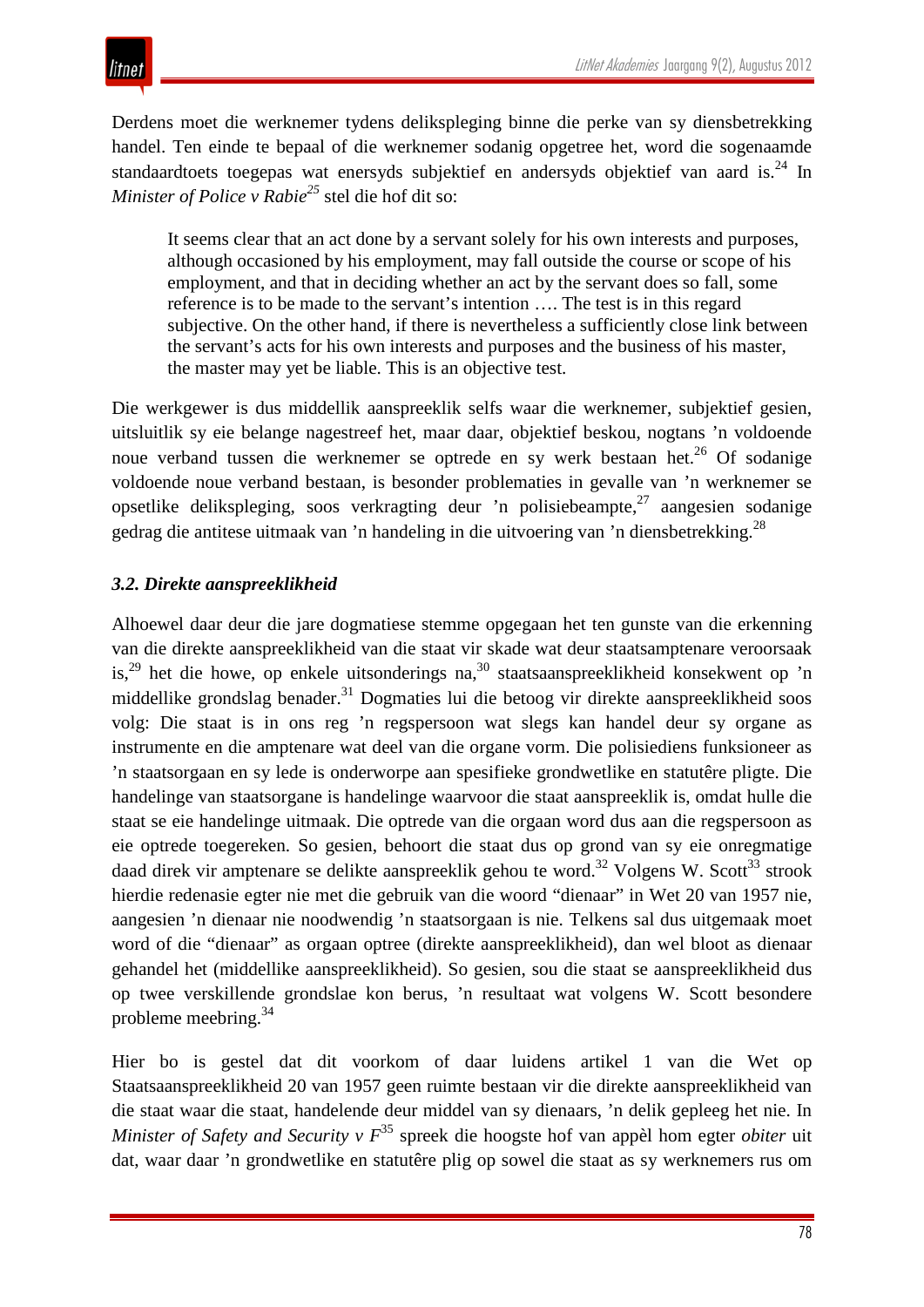misdaad te voorkom en die publiek te beskerm, 'n hof met reg kan bevind dat die staat, handelende deur sy werknemers, direk aanspreeklik is vir sy eie deliktuele late in die verbreking van daardie plig.Volgens die hof sou so 'n benadering ook strook met ander beslissings van die hoogste hof van appèl<sup>36</sup> wat oënskynlik op middellike aanspreeklikheid gegrond was, maar wat eerder op direkte aanspreeklikheid van die staat, handelende deur sy werknemers as instrumente, gebaseer kon gewees het. Hierdie stellings moet met omsigtigheid benader word. Alhoewel die Grondwet moontlik by implikasie staatsaanspreeklikheid buite om artikel 1 van Wet 20 van 1957 kan skep,  $37$  blyk dit uit die uitdruklike bewoording van hierdie artikel dat die staat slegs middellik, en nie direk nie, vir die delikte van sy dienaars aanspreeklik kan wees. So gesien, kan die hof in *F* se standpunt dat die aanspreeklikheid van die staat in *Van Duivenboden*, *Van Eeden*, *Hamilton* en *Carmichele*<sup>38</sup> – wat nie oor opsetlike nie, maar oor nalatige delikspleging gehandel het eerder direk as middellik moet gewees het, nie ongekwalifiseerd gesteun word nie. Om direkte aanspreeklikheid sonder meer by nalatige optrede ook in te voer, kan net tot verwarring lei en regsonsekerheid skep op 'n terrein waar duidelikheid voorheen bestaan het.<sup>39</sup> Die hof verduidelik byvoorbeeld nie hoe die gedrag van werknemers wat as funksionarisse van die staat vir doeleindes van direkte aanspreeklikheid optree, verskil van hulle gedrag handelende binne die omvang van hulle diensbetrekking vir doeleindes van die staat se middellike aanspreeklikheid nie. In al hierdie gevalle was dit duidelik dat dit die werknemers was wat, handelende in die uitvoering van hulle diensbetrekking, hulle plig om misdaad te voorkom en die publiek te beskerm, nalatig versaak het en dat middellike aanspreeklikheid dus aanwesig was. J. Scott<sup>40</sup> voeg hieraan toe dat die propagering van direkte aanspreeklikheid van die staat in hierdie tipe gevalle deur die hoogste hof van appèl neerkom op 'n ernstige aanklag teen die hof se geykte benadering tot middellike aanspreeklikheid vir nalatige delikspleging.

In *F v Minister of Safety and Security* <sup>41</sup> spreek diemeerderheid van die konstitusionele hof hulle nie oor direkte staatsaanspreeklikheid uit nie, maar 'n minderheidsuitspraak<sup>42</sup> is sterk ten gunste daarvan. Die kern van hierdie uitspraak is dat aanspreeklikheid van die staat in gevalle soos verkragting deur die polisie beter op 'n direkte as op 'n middellike grondslag verklaar en bygevolg hanteer kan word. Die rede is dat die onregmatigheidselement by direkte aanspreeklikheid hier 'n aanvaarbaarder grondslag bied as die "genoegsaam noue verband"-benadering by middellike aanspreeklikheid. Volgens die uitspraak $43$  is dit meer geregverdig om die beleidsoorwegings wat by middellike aanspreeklikheid op 'n genoegsaam noue verband dui, aan te wend om te bepaal of die staat, vir doeleindes van 'n deliktuele aksie gebaseer op direkte aanspreeklikheid, deur middel van sy amptenare onregmatig opgetree het.

Die vraag ontstaan of die geykte middellike-aanspreeklikheidsbenadering dan wel die resente direkte-aanspreeklikheidsbenadering verkieslik is. Middellike aanspreeklikheid van die staat vir nalatige delikspleging deur staatsamptenare, gebaseer op artikel 1 van die Wet op Staatsaanspreeklikheid 20 van 1957, het in 'n lang reeks beslissings aanvaarbare resultate opgelewer, omdat die kwessie of 'n nalatige amptenaar binne of buite die omvang van sy diensbevoegdheid opgetree het, geredelik beredder kon word. Of daar nou in hierdie gevalle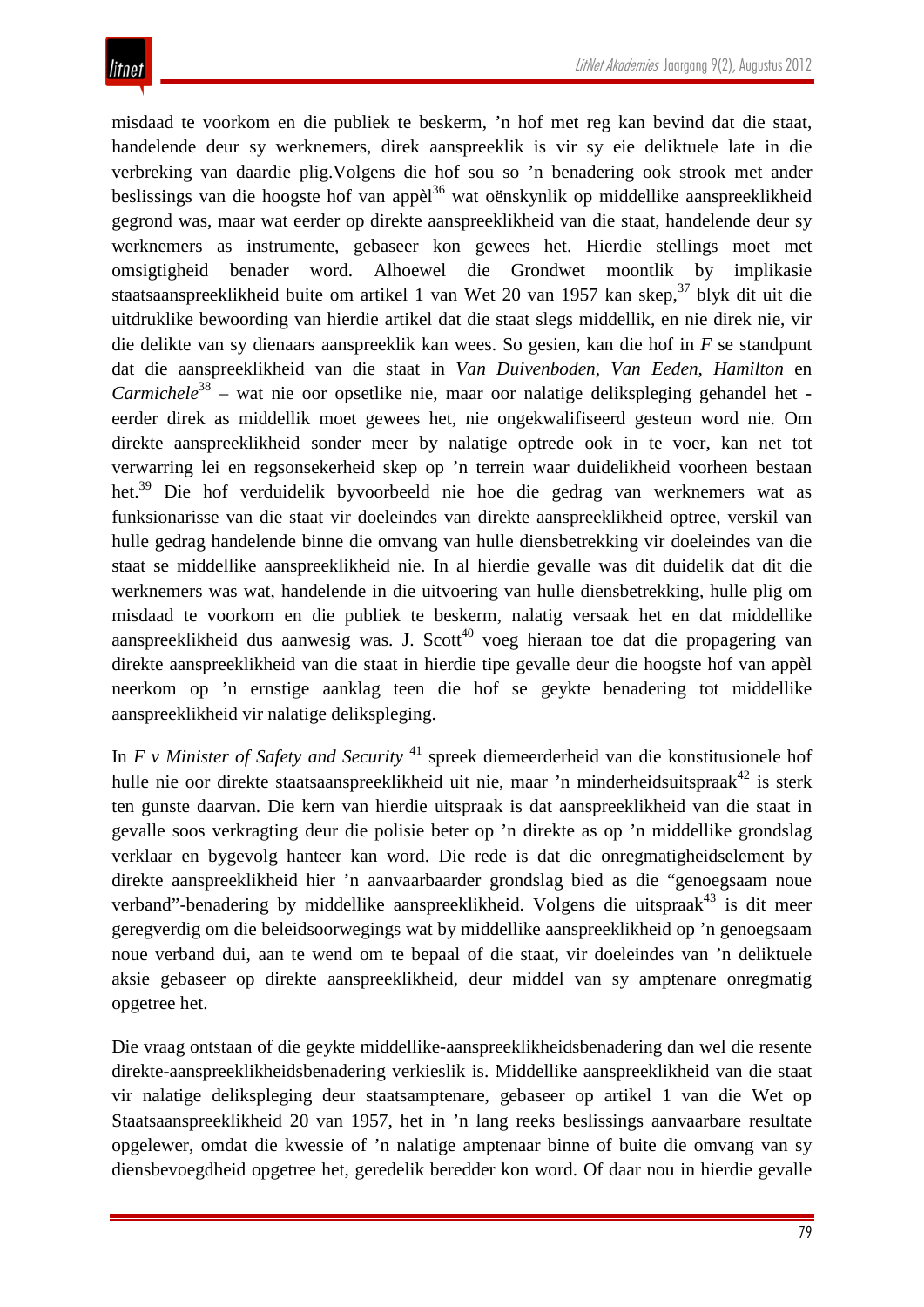radikaal van die tradisionele benadering afgewyk moet word, kan bevraagteken word. In die lig van ons presedentestelsel moet die hoogste hof van appèl met groot omsigtigheid optree wanneer oorweeg word om van gevestigde reg af te wyk, aangesien dit tot regsonsekerheid aanleiding kan gee.<sup>44</sup> Hierteenoor was daar van meet af aan probleme om middellike aanspreeklikheid ten opsigte van opsetlike delikspleging te vestig. Soos gestel, is opsetlike skadeveroorsaking deur 'n staatsamptenaar op die keper beskou die antitese van optrede binne sy diensbevoegdheid en is dit daarom baie moeilik om 'n genoegsaam noue verband tussen die betrokke gedrag en die amptenaar se werk te konstrueer. Sonder om enigsins afbreuk te doen aan die rigtinggewende uitspraak van die konstitusionele hof in *K v Minister of Safety and Security*<sup>45</sup> wat staatsaanspreeklikheid vir polisieverkragting oortuigend op 'n middellike-aanspreeklikheidsgrondslag hanteer het, bied die onregmatigheidselement van direkte aanspreeklikheid moontlik 'n alternatiewe basis ten einde oorspanning van die genoegsaam-noue-verband-benadering te vermy.<sup>46</sup>

#### **4. Relevante regspraak**

Teen hierdie agtergrond word twee onlangse gevalle van polisieverkragting bespreek wat tot in die konstitusionele hof gedraai het, naamlik die *K*47- en *F*48-sake.

#### *4.1. K-sake*

#### *4.1.1. Feite*

Die eiseres, 'n jong vrou, is deur drie polisiebeamptes verkrag. Sy het laatnag gestrand geraak nadat sy en haar metgesel by 'n vermaaklikheidsplek stry gekry en hy geweier het om haar huis toe te neem. By 'n nabygeleë motorhawe het sy haar ma probeer bel om haar te kom haal. Een van die polisiebeamptes het van haar dilemma gehoor en aangebied om haar in die polisiemotor, waarin sy twee kollegas gewag het, huis toe te neem. Op pad word sy om die beurt deur al drie polisiemanne, wat in volle uniform geklee was, gewelddadig verkrag. Aangesien die polisiemanne later aan verkragting skuldig bevind en lewenslange gevangenisstraf opgelê is, sou dit sinloos gewees het om 'n delikseis teen hulle in te stel. Die eiseres voer gevolglik aan dat die staat middellik aanspreeklik is vir die optrede van die polisiebeamptes, en wel op twee gronde: eerstens die verkragting self deur elke polisiebeampte, en tweedens die versuim van elkeen om te verhinder dat die ander twee haar verkrag.

#### *4.1.2. Uitspraak van die hoogste hof van appèl*<sup>49</sup>

Hierdie hof is van mening dat, wat die verkragting betref, die drie polisiemanne in so 'n mate van hul funksies en pligte afgewyk het dat hulle hul geheel en al daarvan losgemaak het – van middellike aanspreeklikheid ingevolge die standaardtoets was daar dus geen sprake nie. Wat die eiseres se tweede grond vir middellike aanspreeklikheid betref, steun sy op die beginsel dat middellike aanspreeklikheid gevestig word op elke polisieman se versuim om die ander twee se hoeder te wees. Volgens die hof grens hierdie argument aan die absurde – aangesien die onregmatigheid van die verkragting vasgestaan het, is 'n (verdere) ondersoek na die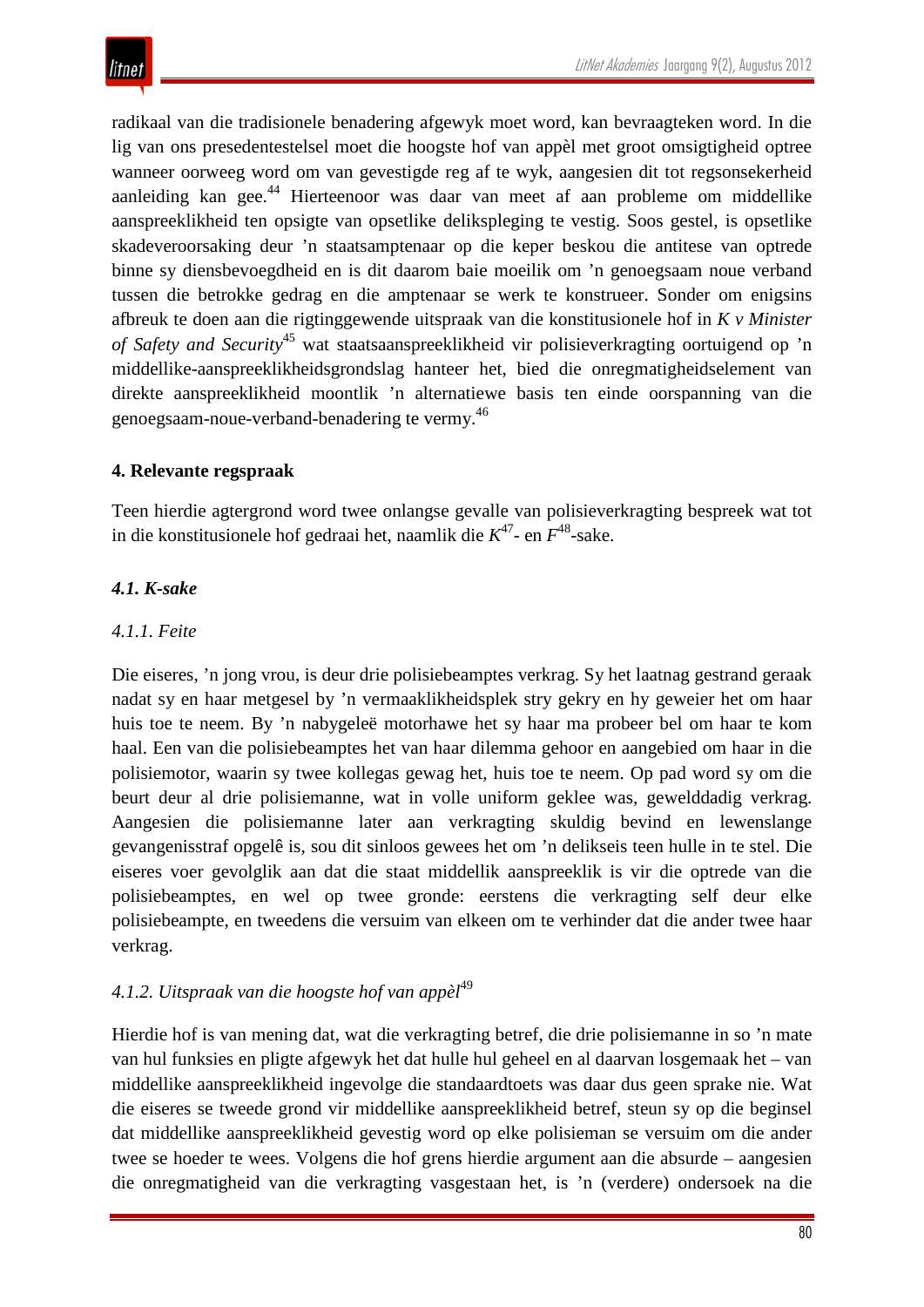onregmatigheid van elke polisieman se *omissio* irrelevant. Die eiseres voer voorts aan dat die gemenereg ontwikkel moet word ten einde die staat middellik aanspreeklik te stel vir gevalle soos die onderhawige. Die hof wou hom nie hieroor uitspreek nie; sodanige ontwikkeling is volgens die hof in ieder geval eerder 'n taak vir die wetgewer.

Sodoende het die hof 'n gulde geleentheid deur die vingers laat glip om, op grond van die standaardtoets (aangesien die versuim van die polisiemanne klaarblyklik binne die bestek van hulle diensverpligtinge plaasgevind het), geregtigheid teenoor die eiseres te laat geskied. Die doel van middellike aanspreeklikheid is immers om werkgewers op grond van beleidsoorwegings gebaseer op billikheid, redelikheid en regverdigheid vir die delikte van hul werknemers aanspreeklik te stel.<sup>50</sup>

#### 4.1.3. Uitspraak van die konstitusionele hof<sup>51</sup>

Die hof beslis dat die minister inderdaad middellik aanspreeklik is vir die polisiemanne se optrede. Daar word bevind dat die deliktuele beginsels van middellike aanspreeklikheid, uitgelê in die lig van die gees, strekking en oogmerke van die handves van regte, soepel genoeg is om sowel grondwetlike as ander norme te akkommodeer. Aan die hand van hierdie norme moet in 'n gegewe geval bepaal word of daar 'n voldoende verband ("sufficient connection") tussen die werknemer se onregmatige optrede en sy werk bestaan om middellike aanspreeklikheid van die werkgewer te vestig, al dan nie. By die toepassing van die standaardtoets soos geformuleer in *Minister of Police v Rabie52*enaangepas deur die hof, noop verskillende faktore die hof om te beslis dat hier wel 'n voldoende noue verband bestaan om die werkgewer middellik aanspreeklik te stel: die feit dat daar 'n grondwetlike en statutêre plig op die polisiemanne (en hul werkgewer, die minister) gerus het om misdaad te voorkom en lede van die publiek te beskerm; die feit dat die polisiemanne boonop aangebied het om die eiseres te help en dat sy redelik opgetree het deur die aanbod te aanvaar en haar vertroue in hulle te plaas; en die feit dat die optrede van die polisiemanne tegelykertyd uit 'n *commissio* (die brutale verkragting) en 'n *omissio* (hul versuim om haar teen benadeling te beskerm) bestaan het.

Hierdie toonaangewende uitspraak, wat sowel gunstige kommentaar<sup>53</sup> as kritiek<sup>54</sup> ontlok het en in talle beslissings gevolg is,<sup>55</sup> word soos volg in 'n minderheidsuitspraak van die konstitusionele hof in *F v Minister of Safety and Security*<sup>56</sup> beskryf:

The decision in *K* was ground-breaking in many respects. It lifted the veil behind which vicarious liability in its traditional formulation sought to hide substantive social and policy choices in adjudication. It clarified the importance of constitutional values in those choices. In doing so it enriched our law. Further development will only deepen and enhance our understanding of the inevitability of evaluative choices when we apply and develop the rules of our common law.

#### **4.2. F-sake**

*4.2.1 Feite*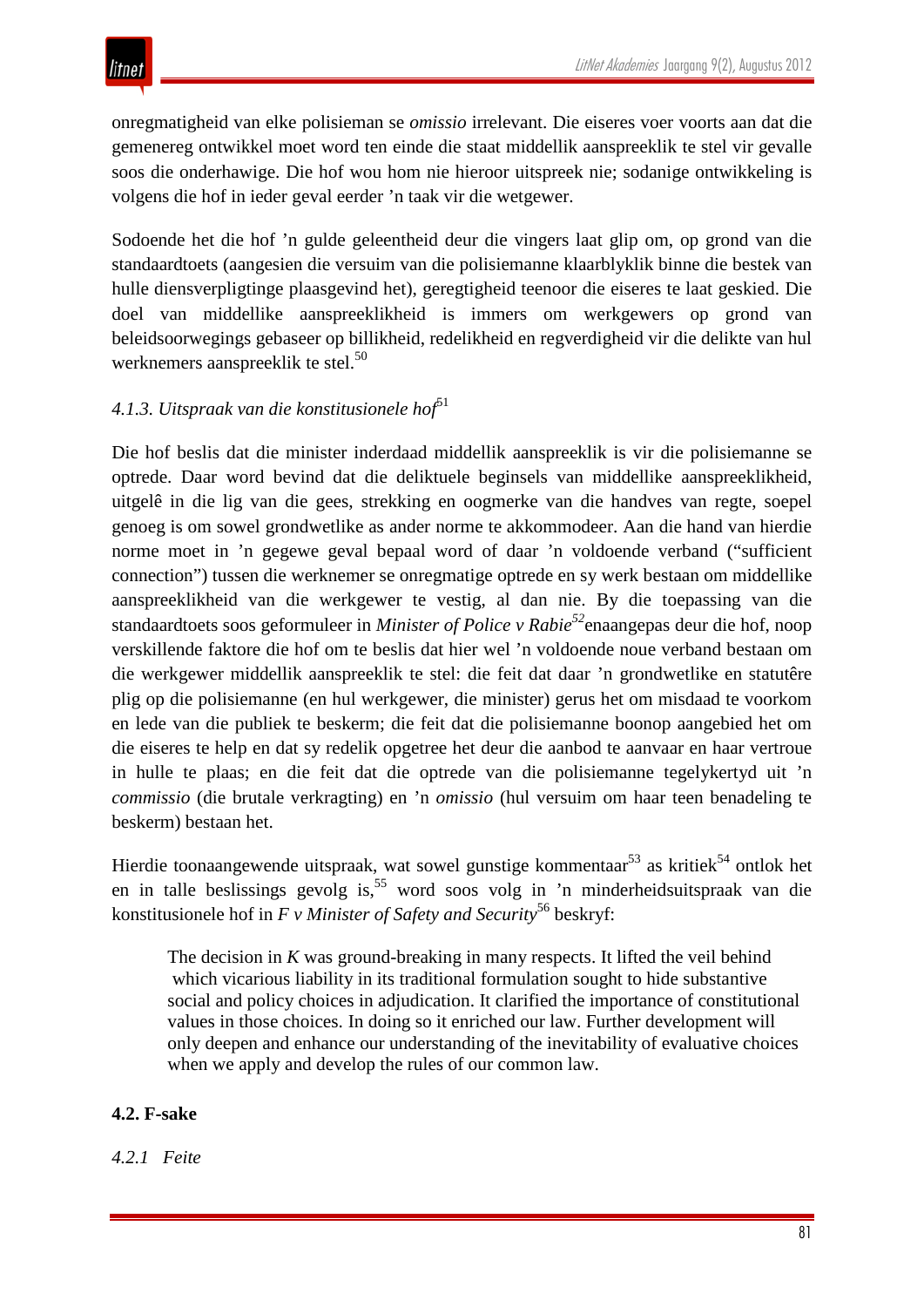Die eiseres (F) is verkrag deur 'n polisieman (D) wat op bystanddiens was. Sy was in daardie stadium 13 jaar oud en het 'n nagklub saam met vriende besoek. Na 'n argument met een van haar vriende het sy besluit om huis toe te gaan. D het haar in die parkeerarea 'n geleentheid huis toe gebied, wat sy aanvaar het. Sy het opgemerk dat daar 'n polisieradio in die voertuig was en een van die ander insittendes herken. Nadat die ander insittendes afgelaai is, het D haar meegedeel dat hy sy vriende wil besoek. Sy het agterdogtig geraak en weggehardloop, maar is later deur D gevind, wat weer aangebied het om haar huis toe te neem. Sy het in die motor geklim, maar kort daarna het D van die pad afgedraai. Sy het probeer ontsnap, maar D het haar gevang, ernstig aangerand en verkrag. F voer aan dat die staat middellik aanspreeklik is vir die aanranding en verkragting, aangesien D binne die perke van sy diensbetrekking opgetree het.

#### *4.2.2. Uitspraak van die verhoorhof*<sup>57</sup>

Met verwysing na die standaardtoets vir middellike aanspreeklikheid bevind die hof dat alhoewel D subjektief sy eie doeleindes nagestreef het, daar wel 'n voldoende noue verband bestaan het tussen die verkragting en D se werk as polisieman. Al was D slegs op bystanddiens tydens die verkragting en die staat dus net 'n verskraalde vorm van kontrole oor hom gehad het, is dit nie vir middellike aanspreeklikheid nodig dat hy aan diens moet gewees het nie. Die graad van kontrole is maar een faktor wat oorweeg moet word ten einde middellike aanspreeklikheid te bepaal. Die ander faktore wat die hof ook oorweeg het, is D se gebruik van 'n polisievoertuig wat aan hom toegeken is ten einde sy bystandverpligtinge na te kom; die feit dat F geglo het dat D inderdaad 'n polisiebeampte was, welke geloof haar oortuig het om sy aanbod te aanvaar; die feit dat die aard van die hulp wat D voorgegee het om aan te bied, ooreengekom het met die normale pligte van 'n polisiebeampte in soortgelyke omstandighede; en, in ooreenstemming met hul grondwetlike en statutêre verpligtinge om die reg te handhaaf en lede van die publiek, veral weerlose vroue en kinders, te beskerm, het polisiebeamptes 'n plig om mense in nood te help, selfs as hulle van diens af is. Hierdie faktore noop die hof om te bevind, soos in *K*, datdaar 'n voldoende noue verband tussen die verkragting en D se werk as polisiebeampte was. Boonop het D se gedrag, ook soos in *K*, bestaan uit sowel 'n positiewe handeling (die verkragting) as 'n late (sy versuim om F te beskerm). Ten einde sy gevolgtrekking te versterk, lê die hof ook klem op die feit dat D weens vorige veroordelings weens misdaad nie geskik was om as polisiebeampte op te tree nie. Die hof verklaar dat "where the State appoints or retains as a guardian and enforcer of the law a police officer who has a record of serious criminal misconduct, this is a consideration which, in appropriate circumstances, may be taken into account in determining the employer's vicarious liability for the officer's subsequent wrongful conduct."

Hierdie uitspraak het gunstige akademiese kommentaar ontlok.<sup>58</sup> J. Scott<sup>59</sup> stel dit soos volg:

Daar word aan die hand gedoen dat hierdie uitspraak onafwendbaar was in die lig van die presedent wat in die baanbrekende beslissing van regter O'Regan in die *K*-saak neergelê is. Die enigste werklike verskil tussen die onderhawige feitestel en die feite in daardie saak, is dat die polisiebeampte in hierdie geval, anders as in dié van *K*, nie voltyds aan diens was nie. Daar kan volle instemming betuig word met die feit dat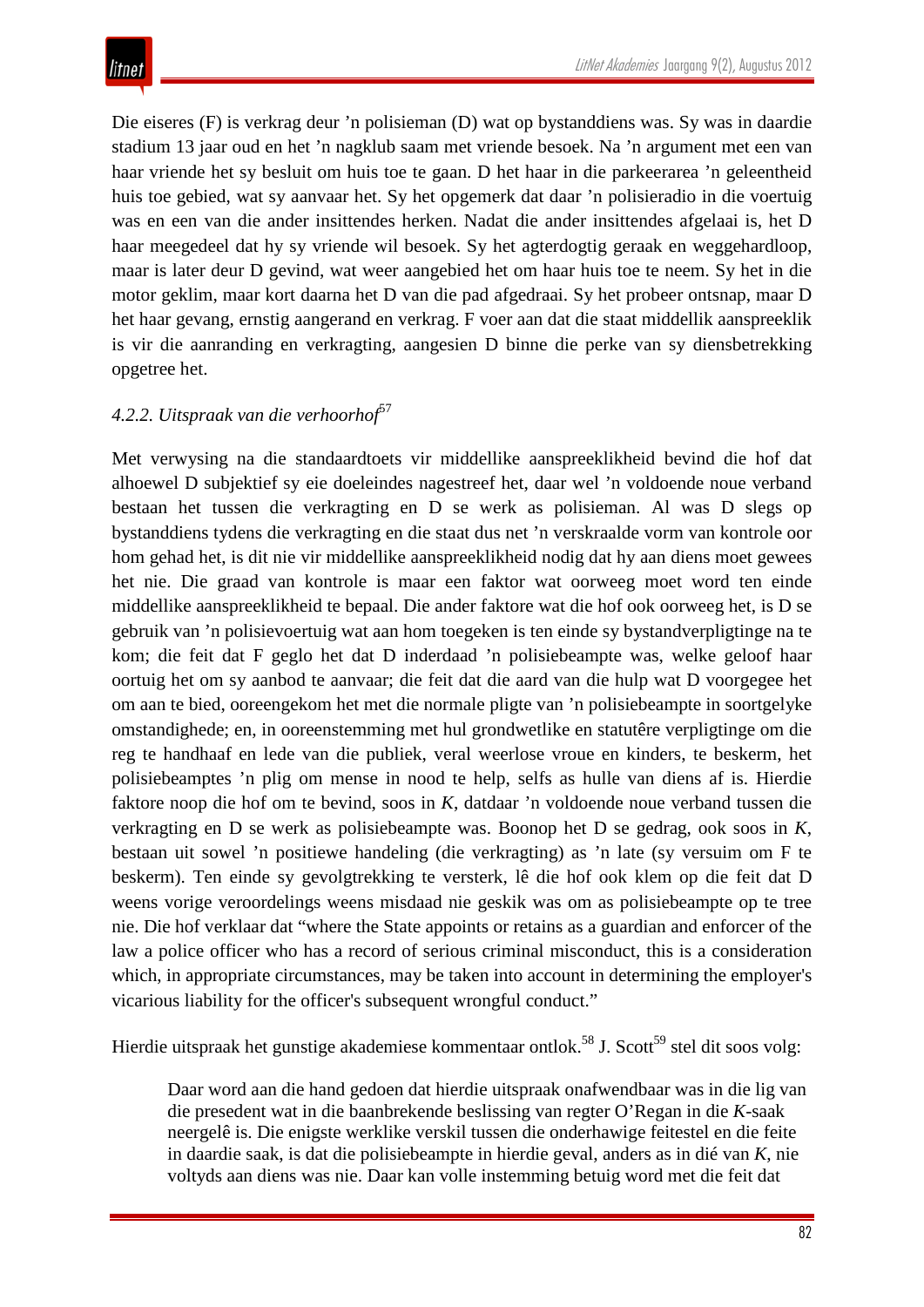hierdie verskil nie voldoende rede was om die onderhawige geval van die *K*-saak te onderskei en slegs om daardie rede 'n teenoorgestelde beslissing te vel nie. Die motivering wat regter Bozalek verskaf vir sy hantering van die effek van die feit dat die tweede verweerder ten tyde van delikspleging op blote bystandsdiens was, is myns insiens ten volle geregverdig en lofwaardig.

#### 4.2.2. Uitspraak van die hoogste hof van appèl<sup>60</sup>

Die appèlhof stem nie saam met die verhoorhofuitspraak nie. Ten eerste verwerp die hof die standpunt dat die risiko wat geskep is deur D se aanstelling as polisiebeampte ongeag sy misdadige rekord, 'n rol kan speel by die vraag of die staat middellik aanspreeklik is. Volgens die hof kan hierdie faktor egter wel 'n rol speel by die vraag na die staat se moontlike direkte aanspreeklikheid. Aansluitend hierby is die hof van mening dat, omdat die staat verplig was om die slagoffer te beskerm, daar goedskiks bevind kan word dat die staat, handelende deur sy werknemers, direk aanspreeklik is vir sy eie doen en late.<sup>61</sup> Voorts verskil die hof ook met die verhoorhof se bevinding dat die eerste drie faktore wat laasgenoemde hof oorweeg het, aanduidend van middellike aanspreeklikheid was. Volgens die appèlhof was dit naamlik duidelik dat D nie op die relevante tydstip met polisiewerk besig was nie, en dit kon nie verander word deur F se kennis dat D 'n polisieman was of deur sy aanbod om haar huis toe te neem nie. Uiteindelik beslis die appèlhof eenvoudig dat omdat D op bystanddiens was, hy tydens die verkragting nie aan diens was nie en dat hy daarom geen plig gehad het om F te beskerm nie. Gevolglik slaag die saak nie die toets vir middellike aanspreeklikheid nie.

Uit akademiese kringe is hierdie beslissing aan skerp kritiek onderwerp en is die hoop uitgespreek dat die konstitusionele hof die staat wel middellik aanspreeklik sou hou vir F se verkragting.62 Dit is opmerklik dat die hof in sy uiteensetting van die beslissing in *K*<sup>63</sup> klaarblyklik gekies het om die allerbelangrike vraag of daar 'n "voldoende noue verband" tussen die verkragting en polisiewerk bestaan het, waar beleidsoorwegings ook 'n rol speel, te ignoreer. 'n Belangrike beleidsoorweging in hierdie verband is, soos dit in *K*<sup>64</sup> gestel word (en wat volgens J. Scott<sup>65</sup> die kern van die uitspraak uitmaak), dat "the courts must take account of the importance of the constitutional role entrusted to the police and the importance of nurturing the confidence and trust of the community in the police in order to ensure that their role is successfully performed." Ongelukkig verwys die hoogste hof van appèl glad nie na die relevantheid en belangrikheid van grondwetlike oorwegings nie.<sup>66</sup> Daarom is die minderheidsuitspraak<sup>67</sup> prysenswaardig. Volgens hierdie uitspraak het D hom deur sy optrede vir alle doeleindes aan diens geplaas en daarom ook die status en verpligtinge van 'n polisiebeampte op hom geneem. Gevolglik behoort die staat middellik aanspreeklik te gewees het. $68$ 

#### 4.2.3. Uitspraak van die konstitusionele hof<sup>69</sup>

Die hoop het nie beskaam nie en die konstitusionele hof bevind dat die staat inderdaad middellik aanspreeklik is vir F se verkragting.<sup>70</sup> Met verwysing na die standaardtoets vir middellike aanspreeklikheid bevind dié hof, soos die verhoorhof, dat D sy eie selfsugtige doeleindes nagestreef het en dat die enigste vraag is of daar 'n voldoende noue verband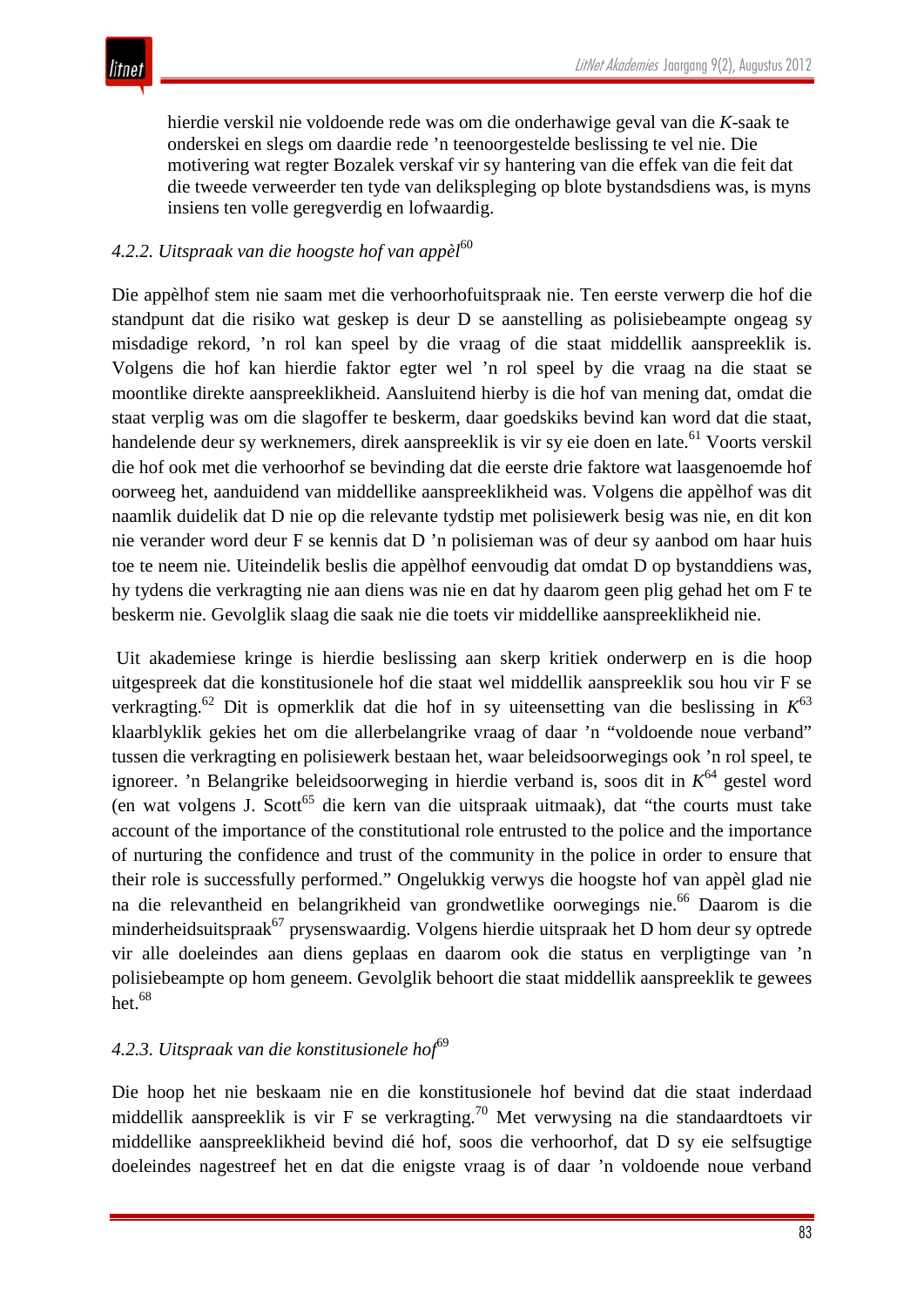tussen die verkragting en sy werk as polisieman was. Op grond van die volgende oorwegings bevind die hof dat sodanige verband wel bestaan het:<sup>71</sup> Eerstens, die staat se grondwetlike verpligtinge: die staat is verplig om die publiek, veral die kwesbares soos vroue en kinders, te beskerm teen die aantasting van hulle grondwetlike regte, in hierdie geval F se reg op vryheid en sekuriteit van die persoon en haar regte op waardigheid en privaatheid. Voorts is die howe gebonde aan die handves van regte, wat onder andere inhou dat die staat die verpligting het om die regte daarin vervat te eerbiedig, te beskerm, te bevorder en te verwesenlik, en hier speel die polisiediens 'n kernrol om misdaad te voorkom en die inwoners van die land se veiligheid te verseker. In beginsel verskaf hierdie grondwetlike pligte wat op die staat rus, 'n normatiewe basis om die staat aanspreeklik te hou selfs vir die optrede van 'n polisielid op bystanddiens. Tweedens, die vertroue wat deur die polisiediens by die publiek gewek word, ongeag of 'n polisielid aan diens of van diens af is, dat 'n polisielid vertrou kan word om beskerming aan hulle te verleen en nie die reg te oortree nie. Daarom stem die konstitusionele hof nie saam met die hoogste hof van appèl oor die belangrikheid wat laasgenoemde hof geheg het aan die feit dat 'n polisielid aan diens of van diens af is nie. Derdens, anders as die hoogste hof van appèl, wat slegs klem gelê het op D se versuim om F te beskerm, beskou die konstitusionele hof die verkragting ('n positiewe handeling) en die versuim om 'n slagoffer van verkragting te beskerm ('n late) as twee kante van dieselfde muntstuk wat met dieselfde voorval verband hou en daarom relevant is. Al hierdie faktore, asook die feit dat 'n polisiemotor aan D uitgereik is omdat hy op bystanddiens was, en die feit dat F hom as 'n polisielid geïdentifiseer en dus haar vertroue in hom as lid van die polisiediens geplaas het, noop die slotsom dat daar 'n voldoende noue verband tussen die verkragting en D se werk as polisielid was om die staat middellik aanspreeklik te stel.

#### **5. Faktore aanduidend van 'n genoegsaam noue verband tussen die polisieverkragter en sy werk**

Die faktore wat 'n rol speel om te bepaal of daar 'n genoegsaam noue verband tussen die polisieverkragter en sy werk bestaan ten einde die staat middellik aanspreeklik te stel, is reeds by die bespreking van die relevante regspraak hier bo kortliks aangeraak. Hier word die faktore nou in groter besonderhede onder die loep geneem.<sup>72</sup>

#### *5.1. Grondwetlike en statutêre verpligtinge*

Daar is 'n hele aantal grondwetlike en statutêre voorskrifte wat 'n plig op die staat, in die besonder die polisiediens as staatsorgaan, plaas om die publiek, veral kwesbare groepe soos vroue en kinders, teen aantasting van hul verskanste regte te beskerm.<sup>73</sup> In die algemeen bepaal die handves van regte dat die staat die regte in die handves moet eerbiedig, beskerm, bevorder en verwesenlik,<sup>74</sup> en dat alle regeringsfere en staatsorgane verantwoordingspligtige regering moet voorsien.75 Baie belangrik is ook dat 'n hof die noodsaaklikheid moet oorweeg om ingevolge artikel 39(2) van die Grondwet uitdrukking te gee aan die gees, strekking en oogmerke van die handves van regte.76 In die besonder bepaal artikel 205(3) van die Grondwet onder andere dat die "doelstellings van die polisiediens is om misdaad te voorkom,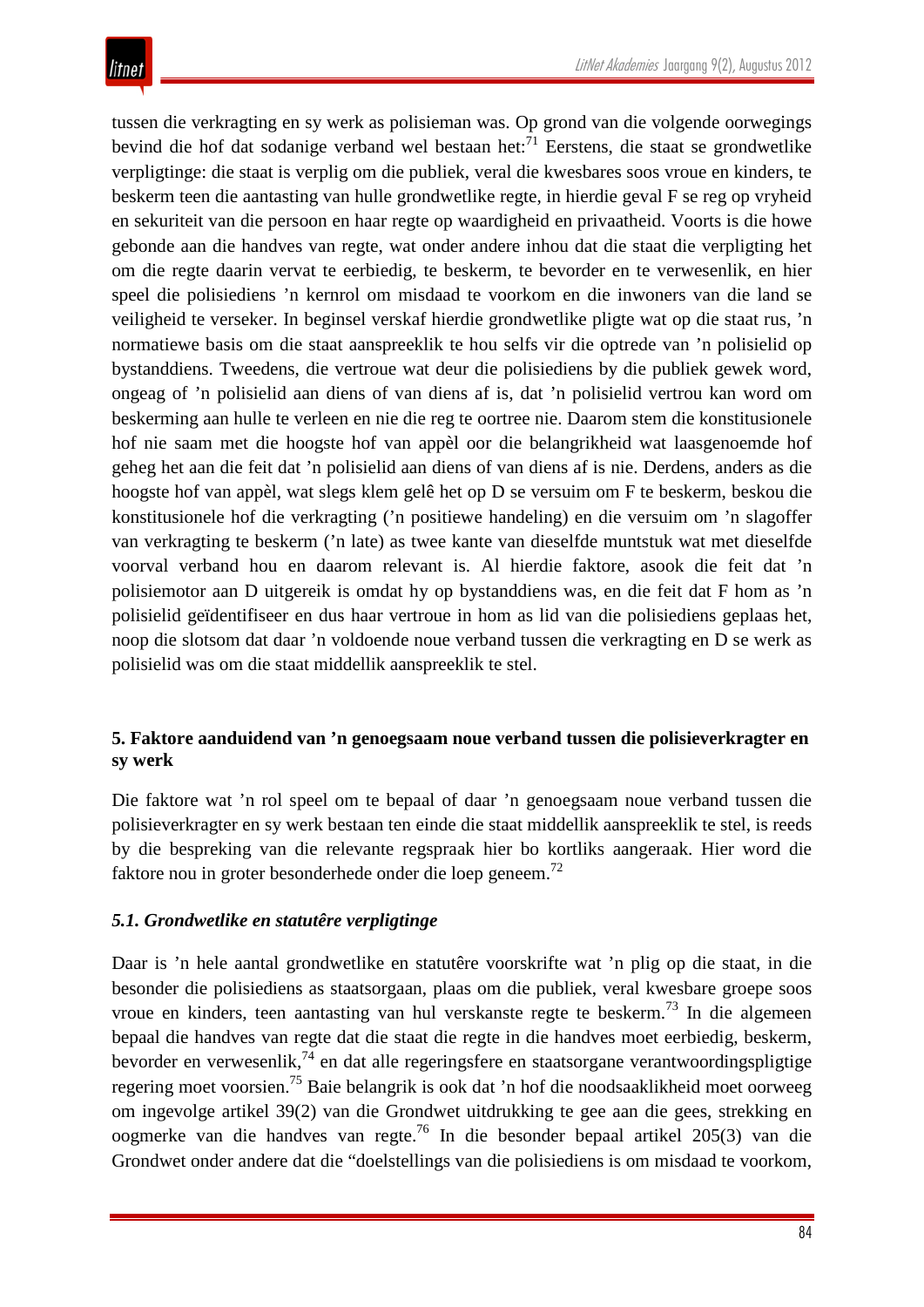te bestry en te ondersoek ..., die inwoners van die Republiek ... te beskerm en te beveilig, en die reg te handhaaf en toe te pas". Hierdie doelstelling word in die aanhef van die Wet op die Suid-Afrikaanse Polisiediens 68 van 1995 onderstreep. Volgens die aanhef bestaan daar naamlik 'n behoefte aan 'n polisiediens ten einde onder andere die veiligheid en sekuriteit van alle persone en eiendom in die nasionale grondgebied te verseker en om die fundamentele regte van elke persoon te handhaaf en te beskerm.<sup>77</sup> Hierdie regte sluit spesifiek in elke persoon se regte op vryheid en sekerheid (inbegrepe die reg op liggaamlike en psigiese integriteit), waardigheid en privaatheid. Voorts bepaal artikel 28(1)(d) van die Grondwet onder meer dat elke kind die reg het om teen mishandeling, misbruik en vernedering beskerm te word. Hierbenewens het die staat, veral die polisie, 'n plig ingevolge internasionale reg om vroue en kinders teen geweldsmisdaad, veral verkragting, te beskerm.<sup>78</sup> In hierdie verband moet nietemin goed voor oë gehou word dat alhoewel pasvermelde grondwetlike, statutêre en internasionale imperatiewe in die algemeen aanduidend is van 'n regsplig op die polisie, hulle nie noodwendig in 'n besondere geval op sigself dui op 'n voldoende noue verband tussen polisieverkragting en die betrokke polisielid se werk nie. Alhoewel bedoelde imperatiewe *in abstracto* aanduidend van sodanige verband kan wees, moet steeds *in concreto* bepaal word of 'n voldoende noue verband in 'n gegewe geval aan die hand van bykomende faktore bestaan het.79 Hierop word vervolgens ingegaan.

#### *5.2. Kontrole oor polisielede*

Hier bo is aangetoon dat die kwessie van kontrole of beheer oor 'n polisiebeampte 'n belangrike rol speel ten einde vas te stel of daar in 'n bepaalde geval 'n werkgewerwerknemer-verhouding bestaan het. Kontrole is egter ook 'n faktor wat in ag geneem kan word om te bepaal of daar 'n voldoende noue verband tussen die onregmatige daad van die werknemer en sy werk bestaan het, en dus of die werknemer binne die perke van sy diensbetrekking opgetree het. In *Minister of Safety and Security v Luiters*<sup>80</sup> verklaar die hof dat "[w]hile vicarious liability is not based on the employer's control over an employee, the level of control exercised by the employer will obviously be a relevant factor in determining whether there was a sufficiently close link between the conduct and the employment when considering the second stage of the  $K^{81}$  test." In die geval van polisiebeamptes is die beheerbevoegdheid op sy hoogste vlak wanneer die beampte aan diens is<sup>82</sup> of waar 'n beampte wat nie aan diens is nie, hom aan diens plaas, <sup>83</sup> en die vlak van kontrole kan aanvaarbaar wees waar direkte kontrole verskraal of verminder word omdat die beampte op bystanddiens is.84 Middellike aanspreeklikheid kan selfs bestaan waar 'n polisiebeampte 'n delik pleeg terwyl hy van diens af is. Dit sal die geval wees waar die beampte, sonder om hom aan diens te plaas, nietemin met kwade bedoelings voorgee om as polisiebeampte op te tree terwyl hy die onregmatige daad bloot vir private en selfsugtige doeleindes begaan.<sup>85</sup>

Alhoewel die konstitusionele hof in  $F^{86}$  erken dat "the distinction between a policeman who is on duty and one who is off duty is a relevant factor in determining the closeness of the connection between the wrongful act and the perpetrator's employment", word beklemtoon dat dit nie bepalend is vir die staat se aanspreeklikheid nie, aangesien ander faktore wel voldoende op sodanige aanspreeklikheid kan dui. Gevolglik kan die staat ook aanspreeklik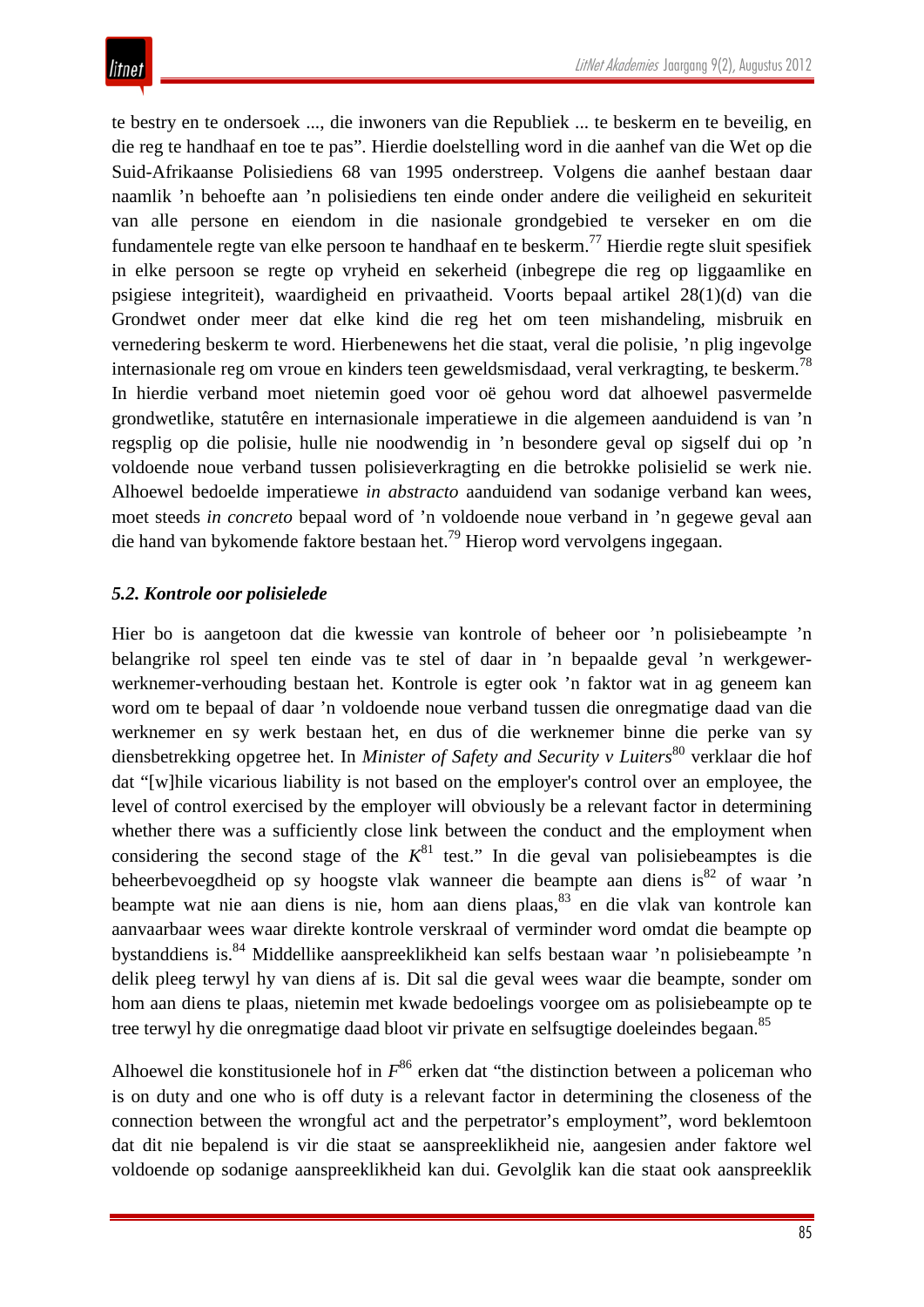wees vir die verkragting deur 'n polisielid op bystanddiens. Daarom verskil die hof van die benadering van die hoogste hof van appèl in *F*<sup>87</sup> met betrekking tot die belangrikheid wat laasgenoemde hof geheg het aan die feit of 'n polisielid van diens af is.<sup>88</sup>

#### *5.3. Vertroue in polisiediens*

Die vertroue wat die publiek in die polisie as beskermer van hulle regte stel, is sterk aanduidend van 'n genoegsaam noue verband tussen die verkragting en die polisie se werk. Hierdie faktor word soos volg deur die konstitusionele hof in  $K^{89}$  verwoord:

Our Constitution mandates members of the police to protect members of the community and to prevent crime. It is an important mandate which should quite legitimately and reasonably result in the trust of the police by members of the community. Where such trust is established, the achievement of the tasks of the police will be facilitated. In determining whether the Minister is liable in these circumstances, courts must take account of the importance of the constitutional role entrusted to the police and the importance of nurturing the confidence and trust of the community in the police in order to ensure that their role is successfully performed.

Hierdie faktor funksioneer uiteraard normatief in die abstrakte en daarom moet ten aansien van 'n spesifieke geval, ten einde die noue verwantskap tussen verkragting en polisiewerk te vestig, konkreet bepaal word of daar in die betrokke omstandighede werklik vertroue in die polisie gestel is, soos wat inderdaad in sowel *K* as *F* die geval was.<sup>90</sup> In hierdie verband kom dit voor of sodanige vertroue gevestig kan word net indien die slagoffer geweet het dat die verkragter 'n polisielid is of hom as sodanig geïdentifiseer het. Sonder sodanige wete of identifikasie kan daar tog nie sprake van vertroue in 'n polisielid wees nie. Identifikasie kan blyk uit die feit dat die polisielid 'n polisie-uniform dra of in 'n gemerkte polisiemotor ry (soos in *K*), of ook uit ander feite, soos polisielêers of 'n polisieradio in 'n ongemerkte polisiemotor wat daarop dui dat die verkragter 'n polisieman is (soos in *F*).<sup>91</sup> Hoe meer 'n polisielid gebruik maak van die ooglopend beroepsverwante gebruiksvoorwerpe (of "trappings") van sy werk, hoe geredeliker sal hy deur 'n potensiële slagoffer van verkragting as 'n polisiebeampte geïdentifiseer en daarom vertrou word.<sup>92</sup>

### *5.4. Bemagtiging deur polisietoerusting*

Die bemagtiging of instaatstelling deur die gebruik van polisietoerusting deur die verkragter kan aanduidend wees van 'n genoegsaam noue verband tussen die verkragting en polisiewerk. Trouens, die verhoorhof in *F* het die gebruik van 'n polisievoertuig as die "most important connection"93 tussen die verkragter en sy polisiewerk beskou. Hierdie faktor is ook deur die konstitusionele hof onderstreep.<sup>94</sup> Die motor is aan hom uitgereik omdat hy op bystanddiens was. Hy het nie 'n privaatvoertuig besit nie en "it can hardly be overemphasised that without the use of the police vehicle [D] would not have had the means to abduct, assault and rape plaintiff."<sup>95</sup>

#### *5.5. Wisselwerking tussen positiewe optrede en late*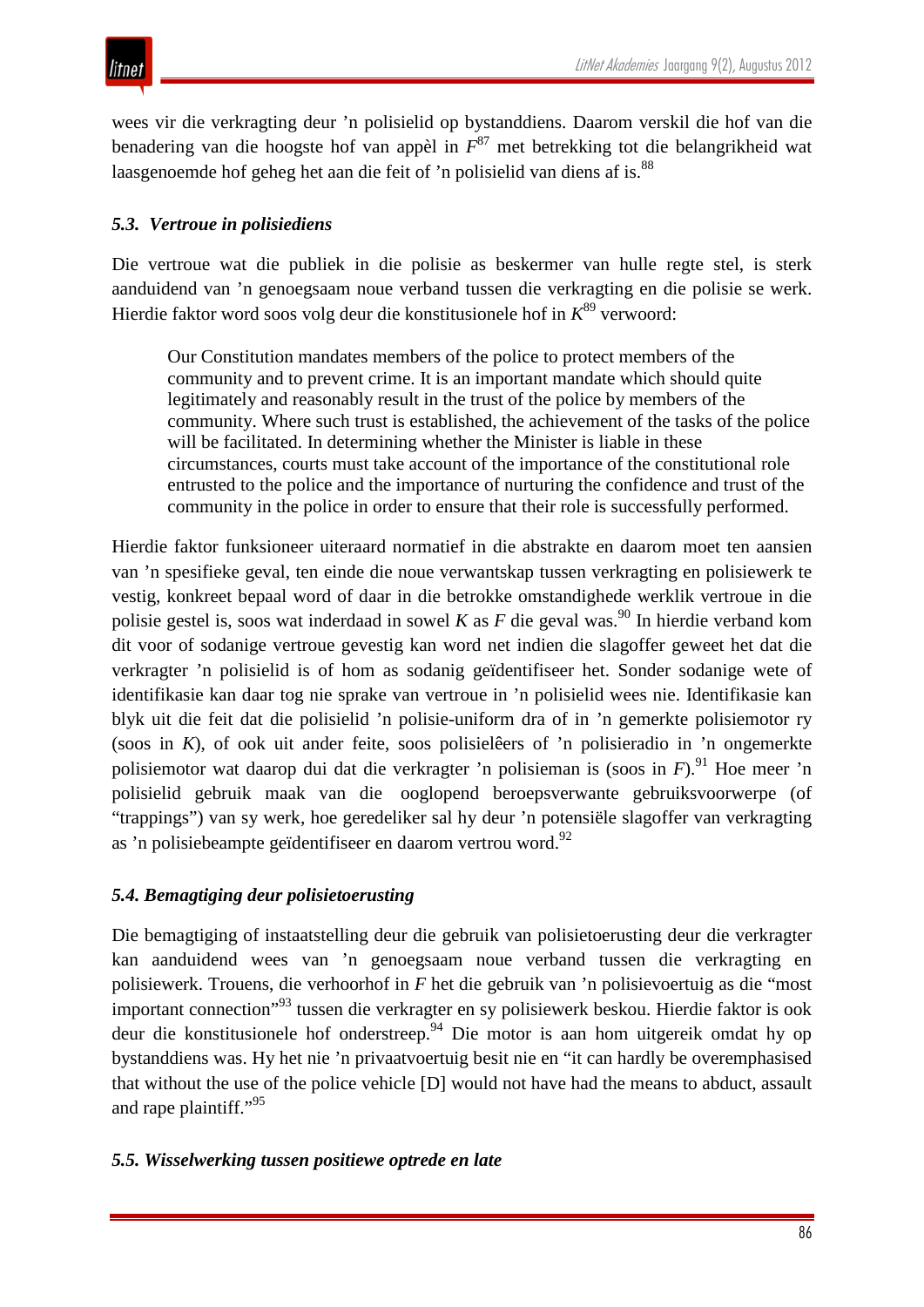Die feit dat die polisieverkragter se daad tegelykertyd 'n positiewe handeling (die verkragting) en 'n late (die versuim om die daad te voorkom) uitmaak, is aanduidend van die noue verband tussen die verkragting en die dader se werk. Die hoogste hof van appèl in *K* se siening dat hierdie wisselwerking tussen positiewe optrede en 'n late absurd is,<sup>96</sup> word nie deur die konstitusionele hof gesteun nie. Die hof verduidelik:<sup>97</sup>

[T]he conduct of the policemen which caused harm constituted a simultaneous commission and omission. The commission lay in their brutal rape of the applicant. Their simultaneous omission lay in their failing while on duty to protect her from harm, something which they bore a general duty to do, and a special duty on the facts of this case.

Hierdie standpunt verdien instemming.<sup>98</sup> Wat die late betref, was daar, anders as wat die hoogste hof van appèl te kenne gee, vandat die eerste woord oor die moontlike verkragting van die eiseres deur een van die drie polisiemanne geopper is, 'n regsplig op die ander twee om te verhinder dat verkragting gepleeg word, in ooreenstemming met hulle grondwetlike en statutêre imperatiewe om misdaad te voorkom en die eiseres te beskerm. Ander gemeenregtelike faktore wat konkreet op die bestaan van so 'n regsplig gedui het, was byvoorbeeld die wete of voorsienbaarheid van die verkragting, die spesiale verhouding tussen die slagoffer en die drie polisiemanne, laasgenoemdes se kontrole oor 'n potensieel gevaarlike situasie, en dat voorkomende stappe redelikerwys en prakties moontlik was.<sup>99</sup> Die polisiemanne se versuim om die verkragting te voorkom op sigself - en nie net die uiteindelike verkragting nie - was dus ongetwyfeld onregmatig. Dit behoef ook geen betoog nie dat al drie polisiemanne se versuim opsetlik was. Daarom het hulle hul aan 'n delik in die uitvoering van hul diensbetrekking skuldig gemaak.

Ook die konstitusionele hof in *F* stem met hierdie benadering saam en distansieer hom sodoende van die siening van die hoogste hof van appèl in *F* dat slegs die late (versuim om te beskerm) en nie die positiewe verkragtingshandeling nie, tot middellike aanspreeklikheid van die staat kon lei. Die hof stel dit so:<sup>100</sup>

In the context of vicarious liability, when a policeman rapes a woman instead of protecting her, his failure to protect the victim who has placed her trust in him is inseparable from the act of commission. They are two sides of the same coin and both stem from and revolve around the same incident. In this case they are both about the employer and the employee's constitutional obligations to safeguard the well-being of members of the public.

Die dogmatiese bedenkinge dat een en dieselfde handeling as beide 'n doen en 'n late omskryf kan word,<sup>101</sup> geld volgens J. Scott nie in die geval van middellike aanspreeklikheid nie, aangesien dit hier noodsaaklik is om dieselfde gedrag as sowel 'n positiewe handeling as 'n late te beskou.<sup>102</sup> Ook Loubser en Midgley<sup>103</sup> verklaar dat 'n mens by polisieverkragting met twee heeltemal afsonderlike situasies te make het, omdat die versuim om te beskerm nie op 'n uitdrukking van 'n gebrekkige (oorvleuelende) positiewe handeling kan neerkom nie. Volgens J. Scott maak laasgenoemde konstruksie dit makliker om 'n noue verband tussen die verkragting en die normale diensverpligtinge van 'n polisiebeampte te trek en kan dit vir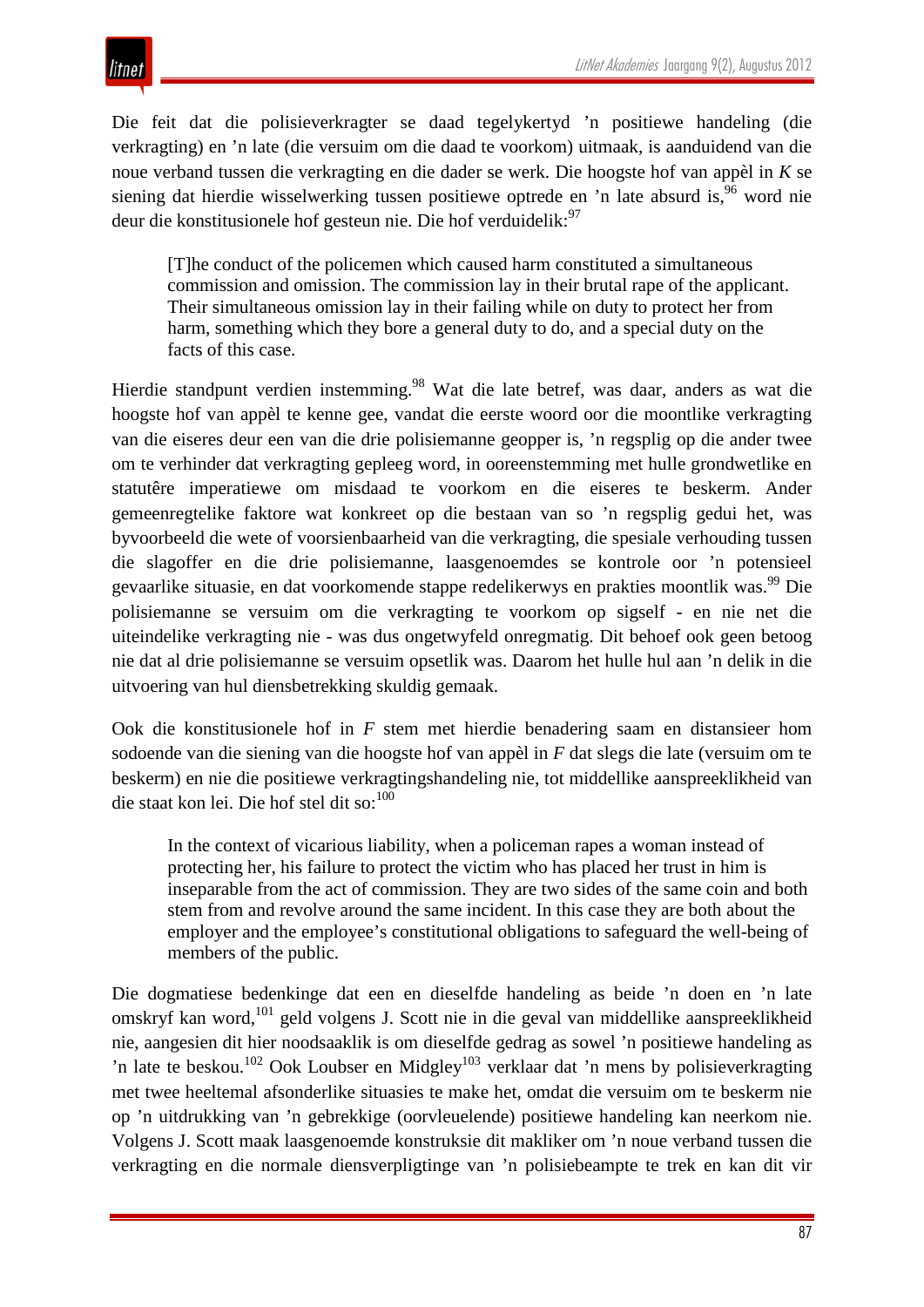doeleindes van die staat se middellike aanspreeklikheid bygevolg ook 'n bydrae lewer tot die vasstelling of die dader in die loop van sy diensbetrekking opgetree het al dan nie.

#### *5.6. Risikoskepping*

Die skep van 'n risiko van benadeling is al in ag geneem as 'n faktor ten einde die staat se aanspreeklikheid vir 'n staatsamptenaar se onregmatige daad te vestig. Daar moet in gedagte gehou word dat werkgewers in 'n mindere of meerdere mate die risiko skep dat hulle werknemers onbetroubaar (oneerlik, krimineel) kan wees en die werksituasie tot hulle eie voordeel kan uitbuit.<sup>104</sup> In die reël behoort hierdie feit (risikoskepping) ten minste oorweeg te word by die beantwoording van die vraag of die werknemer binne die omvang van sy diensbetrekking opgetree het.105 In *Minister of Police v Rabie*<sup>106</sup> verklaar die hof dat

[b]y approaching the problem whether [an employee's] acts were done "within the course or scope of his employment" from the angle of creation of risk, the emphasis is shifted from the precise nature of his intention and the precise nature of the link between his acts and [his] work, to the dominant question of whether those acts fall within the risk created by [his employer].

Alhoewel die appèlhof geweier het om risikoskepping as 'n onafhanklike basis vir middellike aanspreeklikheid te aanvaar,<sup>107</sup> het die howe voortgegaan om te beklemtoon dat risikoskepping direk relevant is by die ondersoek of die werknemer binne die omvang van sy diensbetrekking opgetree het, en daarom 'n relevante faktor in hierdie verband is.108 Dit was klaarblyklik ook die benadering van die verhoorhof in *F*, <sup>109</sup> waar die hof beslis het dat toe die staat besluit het om D, nieteenstaande sy kriminele rekord, in diens te hou, die staat die risiko geskep, en selfs aanvaar, het dat sy geneigdheid tot kriminele gedrag voortgesit kon word en skade aan ander kon veroorsaak en dat hierdie faktor in ag geneem behoort te word om die staat se middellike aanspreeklikheid te bepaal. Die hof verklaar:<sup>110</sup>

In my view, where the State appoints or retains as a guardian and enforcer of the law a police officer who has a record of serious criminal misconduct, this is a consideration which, in appropriate circumstances, may be taken into account in determining the employer's vicarious liability for the officer's subsequent wrongful conduct.

Daar word aan die hand gedoen dat hierdie benadering oorweeg behoort te word in gevalle van 'n opsetlike delik soos verkragting deur polisiebeamptes.<sup>111</sup> As algemene riglyn stel ons voor dat 'n werkgewer aanspreeklik behoort te wees vir 'n (opsetlike) delik van sy werknemer as sy aanstelling en werksomstandighede hom in staat gestel het om die delik te pleeg (en dus 'n verhoogde risiko van benadeling geskep het).<sup>112</sup> Sodanige verhoogde risiko van benadeling is in die besonder aanwesig waar werknemers, soos polisiebeamptes, in 'n posisie van vertroue of gesag geplaas is, wat die moontlikheid van misbruik skep.<sup>113</sup> In hierdie verband behoort die feit dat die werknemer aan diens of selfs op bystanddiens was (soos in *F*) toe die delik gepleeg is, aanduidend van aanspreeklikheid te wees. Hierdie faktor behoort swaarder te weeg hoe meer die werknemer tydens delikspleging aan diens van ooglopend beroepsverwante gebruiksvoorwerpe van sy werk gebruik gemaak het.<sup>114</sup>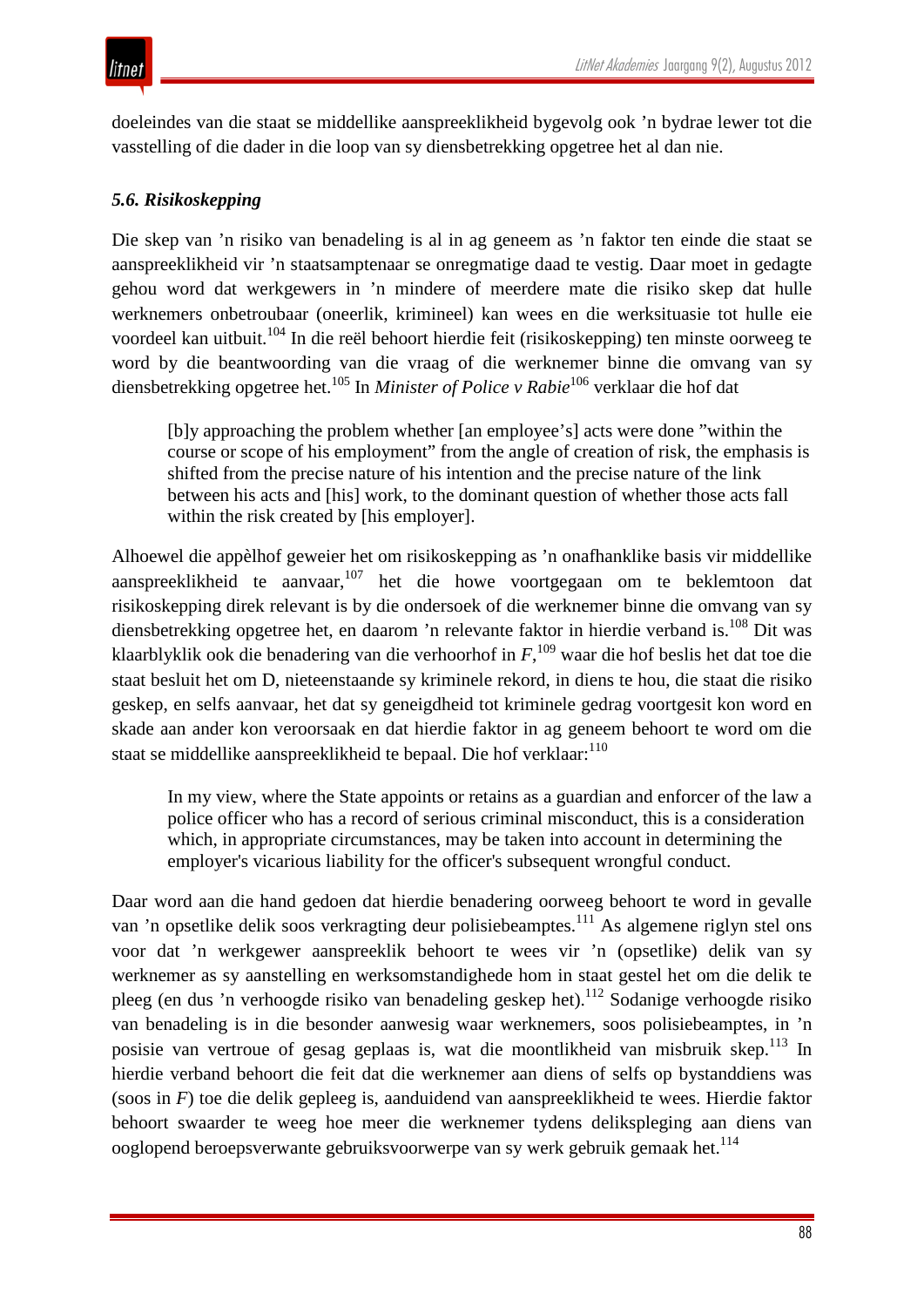In teenstelling met die voorgaande beskou die hoogste hof van appèl in *F* risikoskepping nie as 'n faktor om middellike aanspreeklikheid te bepaal nie.<sup>115</sup> Die hof is van mening dat indien die staat D weens sy misdaadrekord nie in diens behoort te gehou het nie en die verbreking van die staat se plig in hierdie verband kousaal met die verkragting verbind was, die staat eerder direk as middellik vir die verbreking van sy plig aanspreeklik behoort te gewees het.<sup>116</sup> Nietemin aanvaar die hof dat die idee van risiko-aanspreeklikheid lank nie begrawe is nie, soos ook blyk uit die buitelandse beslissings waarna die hof verwys.117 Ongelukkig het die konstitusionele hof in  $F^{118}$  hom nie oor risikoskepping uitgelaat nie.

#### **6. Gevolgtrekking**

In die lig van die konstitusionele hof se uitsprake in *K* en *F* is dit duidelik dat die staat in beginsel middellik aanspreeklik is vir die verkragting waaraan polisiebeamptes hulle skuldig maak. Of sodanige aanspreeklikheid in 'n bepaalde geval bestaan, is afhanklik daarvan of 'n voldoende noue verband tussen die verkragting en die polisielid se werk bestaan het. Hier dui grondwetlike en statutêre imperatiewe om die publiek, veral kwesbare groepe soos vroue en kinders, teen geweldsmisdaad te beskerm, in die algemeen op die bestaan van sodanige verband. In die besonder kan die volgende faktore aanduidend wees van bedoelde noue verband: die staat se kontrole oor polisiebeamptes, die publiek se vertroue dat die polisiediens hulle sal beskerm, die feit dat die polisieverkragter deur die gebruik van polisietoerusting in staat gestel is om die verkragting te pleeg, die wisselwerking tussen die positiewe daad van verkragting en die versuim om die slagoffer te beskerm, en die risiko wat die staat skep deur die aanstelling en indienshouding van onbetroubare polisielede. Sonder om enigsins afbreuk te doen aan die konstitusionele hof se prysenswaardige "grondwetlike" benadering tot die standaardtoets by middellike aanspreeklikheid, kan oorweeg word om staatsaanspreeklikheid by verkragting eerder op 'n direkte grondslag te plaas (waar bovermelde faktore ook 'n rol kan speel), aangesien die vereiste by middellike aanspreeklikheid dat daar 'n voldoende noue verband tussen die verkragter en sy polisiewerk moet bestaan, by verkragting oënskynlik oorspan word.

Die vertroue word uitgespreek dat die toenemende erkenning van deliktuele staatsaanspreeklikheid weens polisieverkragting sal bydra om die skynbaar onbeteuelde deelname van polisiebeamptes aan hierdie walglike optrede in toom te hou. Die algemene beginsels wat nou ten aansien van verkragting deur die konstitusionele hof neergelê is, behoort *de lege ferenda* na ander geweldsmisdade deur die polisie uitgebrei te word.

#### **Bibliografie**

Baxter, L. 1984. *Administrative law*. Kaapstad: Juta

Calitz, K. 2007. The close connection test for vicarious liability. *Stellenbosch Law Review,*   $(18):451-68.$ 

Du Bois, F. 2010. State liability in South Africa: A constitutional remix. *Tulane European & Civil Law Forum*, (25):139–75.

D'Oliviera, J.A. van S. 1976. State liability for the wrongful exercise of discretionary powers.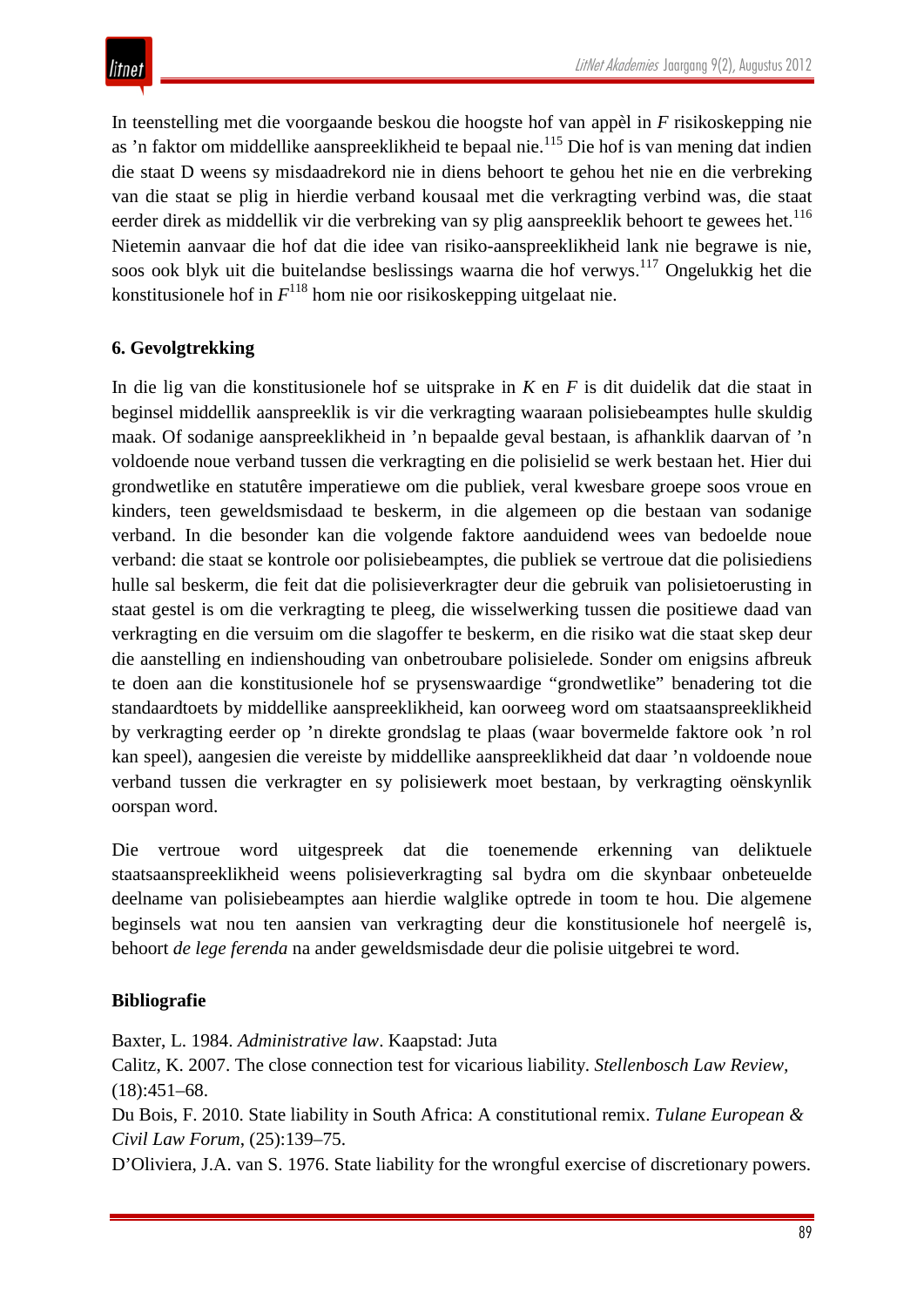## itnet

Ongepubliseerde LLD-proefskrif. Universiteit van Suid-Afrika.

Fagan, A. 2009. The confusions of *K*. *South African Law Journal*, 126(1):156–212.

Loubser, M en R. Midgley (reds.). 2010. *The law of delict in South Africa.* Kaapstad: Oxford. Loubser, M. en E. Reid. 2003. Vicarious liability for intentional wrongdoing: After *Lister* and *Dubai Aluminium* in Scotland and South Africa. *Juridical Review*, 143–161.

Neethling, J. 2011. Vicarious liability of the state for rape by a police official. *Journal of South African Law*, (1):186–91.

—. 2011(a). Liability of the state for rape by a policeman: The saga takes a new direction. *Obiter*, 32(2):428–38.

—. 2007. Risk-creation and the vicarious liability of employers. *Tydskrif vir Hedendaagse Romeins-Hollandse Reg*, 70(4):527–39.

— 2005. Delictual protection of the right to bodily integrity and security of the person against omissions by the state. *South African Law Journal*, 122(3):572–90.

—. 2003. Liability for damage caused by others under South African law. In Spier (red.) 2003.

Neethling, J. en J.M. Potgieter. 2010. *Neethling-Potgieter-Visser deliktereg.* 6deuitgawe. Durban: LexisNexis.

—. 2005. Middellike aanspreeklikheid van die staat vir verkragting deur polisiebeamptes. *Tydskrif vir die Suid-Afrikaanse Reg,* (3):595–602.

Neethling, J., J.M. Potgieter en P.J. Visser. 2005. *Neethling's law of personality.* 2deuitgawe. Durban: LexisNexis

Okpaluba, C. en P.C. Osode. 2010. *Government liability: South Africa and the Commonwealth*. Claremont: Juta.

Scott, J. 2011. Middellike aanspreeklikheid van die staat vir misdadige polisie-optrede: die heilsame ontwikkeling duur voort. *Tydskrif vir die Suid-Afrikaanse Reg,* 2011(1):135–47.

—. 2011(a). Die hoogste hof van appèl smoor heilsame regsontwikkeling. *Tydskrif vir die Suid-Afrikaanse Reg,* (4):773–87.

—. 2006. *K v Minister of Safety and Security* 2005 6 SA 419 (CC). *De Jure*,(39):471–9.

—. 2000. Some reflections on vicarious liability and dishonest employees. In Scott en Visser (reds.) 2000.

Scott, T.J. en D.P. Visser (reds.). 2000. *Developing delict – Essays in honour of Robert Feenstra.* Kaapstad: Juta.

Scott, W.E. 1983. *Middellike aanspreeklikheid in die Suid-Afrikaanse reg*. Durban: Butterworth.

Spier J. (red.). 2003. *Unification of tort law: Liability for damage caused by others.* Den Haag: Kluver.

Van der Merwe, N.J. en P.J.J. Olivier. 1989. *Die onregmatige daad in die Suid-Afrikaanse reg*. 6de uitgawe. Pretoria: Van der Walt.

Van der Walt, J.C. en J.R. Midgley. 2005. *Principles of delict.* 3de uitgawe. Durban: LexisNexis.

Wagener, S. 2008. *K v Minister of Safety and Security* and the increasing blurred line between personal and vicarious liability. *South African Law Journal*, 125(4):673–80.

Wicke, H. 1997. Vicarious liability in modern South African law. Ongepubliseerde LLMverhandeling, Universiteit Stellenbosch.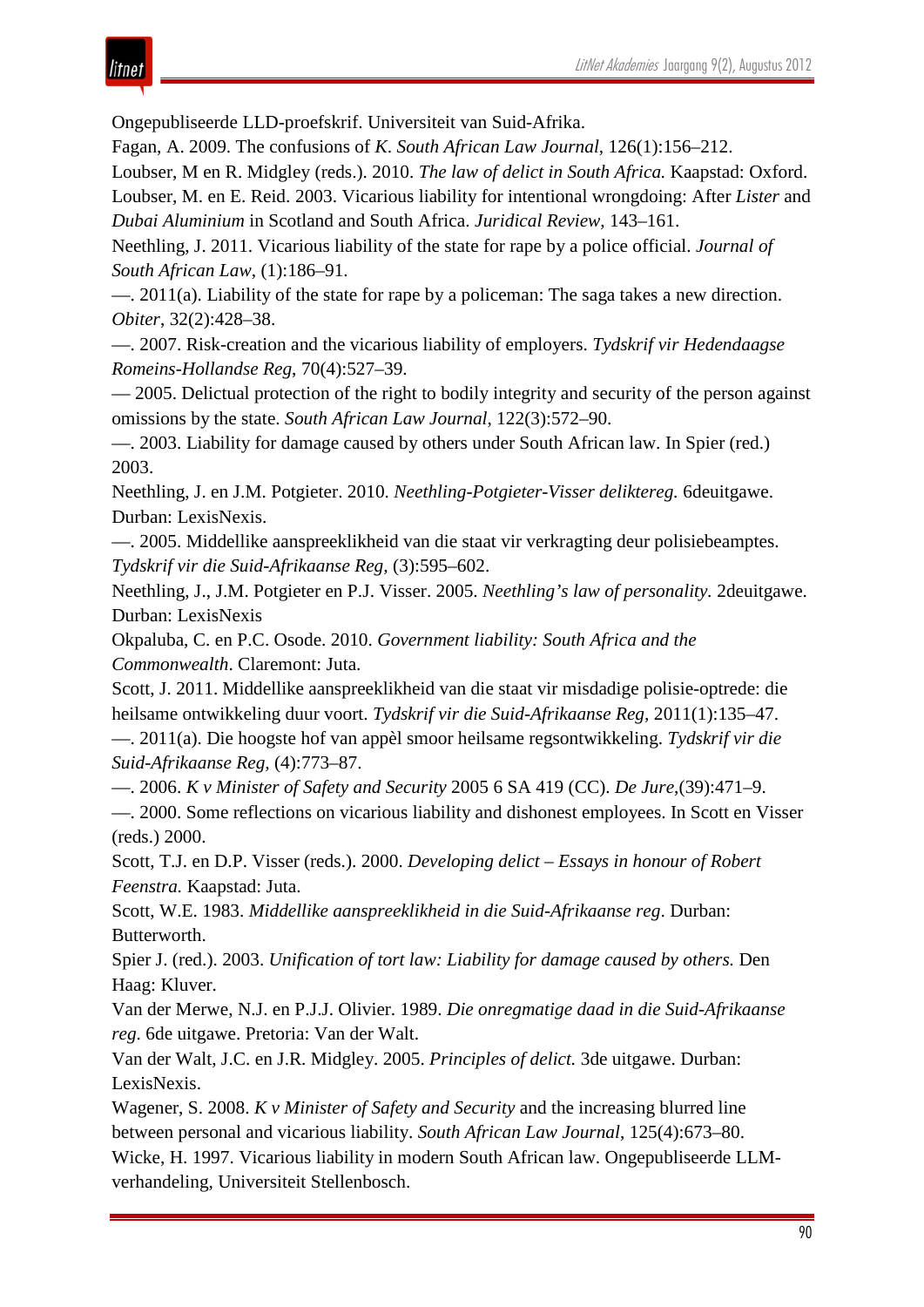

Wiechers, M. 1985. *Administrative law.* Butterworths: Durban. **Eindnotas**

 $1$  2011:135.

 $2$  Sien Scott (2011(a):787). Veral vroue en meisies word aan seksuele geweld blootgestel. In *F v Minister of Safety and Security* 2012 1 SA 536 (KH) 551 druk die konstitusionele hof dit soos volg uit: "The threat of sexual violence to women is indeed as pernicious as sexual violence itself. It is said to go to the very core of the subordination of women in society. It entrenches patriarchy as it imperils the freedom and self determination of women. It is deeply sad and unacceptable that few of our women or girls dare to venture into public spaces alone, especially when it is dark and deserted. If official crime statistics are anything to go by, incidents of sexual violence against women occur with alarming regularity. This is so despite the fact that our Constitution, national legislation, formations of civil society and communities across our country have all set their faces firmly against this horrendous invasion and indignity imposed on our women and girl-children."

<sup>3</sup> Grondwet artt. 7(2) en 8(1); sien Okpaluba en Osode (2010:16–8); Loubser en Midgley (2010:258); vgl. Neethling en Potgieter (2010:17–8).

<sup>4</sup> Grondwet art. 41(1)(c); sien *Minister of Safety and Security v Van Duivenboden* 2002 6 SA 431 (HHA) 447; *Olitzki Property Holdings v State Tender Board* 2001 3 SA 1247 (HHA) 1263; *Lee v Minister of Correctional Services* 2011 6 SA 564 (WKK) 581–2.

<sup>5</sup> Sien *Carmichele v Minister of Safety and Security (Centre for Applied Legal Studies Intervening)* 2001 4 SA 938 (KH) 957; *Lee v Minister of Correctional Services* 2011 6 SA 564 (WKK) 581; *F v Minister of Safety and Security* 2012 1 SA 536 (KH) 550–2.

 $6$  Grondwet art. 36(1).

 $<sup>7</sup>$  Grondwet art. 39(2).</sup>

<sup>8</sup> 2001 4 SA 938 (KH) 953 e.v.

<sup>9</sup> Sien bv. ook *Van Eeden v Minister of Safety and Security (Women's Legal Centre Trust*, *as amicus curiae)* 2003 1 SA 389 (HHA) 395; *Minister of Safety and Security v Van Duivenboden* 2002 6 SA 431 (HHA) 444 e.v.; *Dendy v University of the Witwatersrand, Johannesburg* 2005 5 SA 357 (W) 371–2; *Lee v Minister of Correctional Services* 2011 6 SA 564 (WKK) 580; *Alves LOM Business Solutions (Pty) Ltd* 2012 1 SA 399 (SGJ) 410; sien verder Okpaluba en Osode (2010:29 e.v., 124–32) vir 'n oorsig van die belangrikste sake.

 $10\,962 - 3.$ 

<sup>11</sup> Sien Neethling (2005:572 e.v.); Loubser en Midgley(2010:258); Neethling en Potgieter (2010:77–80).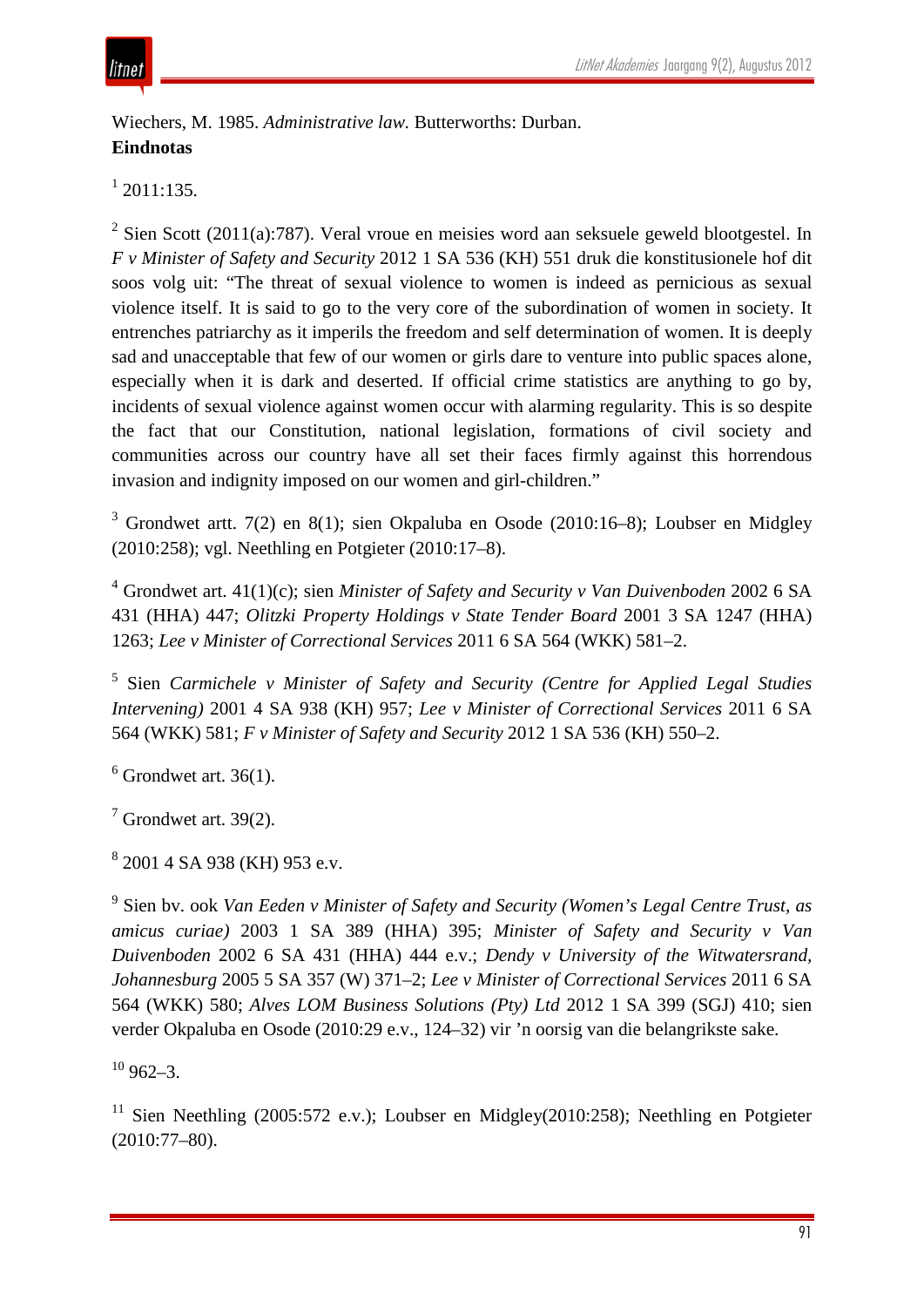

<sup>12</sup> In *Mhlongo v Minister of Police* 1978 2 SA 551 (A) 567 verklaar die hof: "The liability of the State for a wrong is founded on the provisions of sec 1 of the Act. Remedial legislation, of which Act 20 of 1957 is the modern offspring, was intended as the sole foundation of State liability." Sien bv. ook *Minister van Polisie v Gamble* 1979 4 SA 759 (A) 765.

<sup>13</sup> *Mhlongo v Minister of Police* 1978 2 SA 551 (A) 567; sien ook Neethling (2011:428 e.v.); sien nietemin oor die moontlike direkte aanspreeklikheid van die staat par. 3.2 hier onder.

<sup>14</sup> Loubser en Midgley 2010:257.

<sup>15</sup> Sien Wicke (1997:211); Scott (1983:202); Loubser en Midgley(2010:259); Neethling en Potgieter(2010:365) vn. 111, 368; sien ook bv. *Masuku v Mdlalose* 1998 1 SA 1 (A) 14–6; *Minister van Polisie v Gamble* 1979 4 SA 759 (A) 765; *Mhlongo v Minister of Police* 1978 2 SA 551 (A) 567; *Union Government (Minister of Justice) v Thorne* 1930 AD 47.

<sup>16</sup> Sien in die algemeen Neethling en Potgieter(2010:365 e.v.); Scott (1983:203 e.v); Wicke (1997:213 e.v.); Van der Merwe en Olivier (1989:508 e.v.); Van der Walt en Midgley (2005:36–8); Loubser en Midgley (2010:259-60, 367 e.v.); Okpaluba en Osode(2010:293 e.v.); Neethling (2003:221–2).

<sup>17</sup> In *Rodrigues v Alves* 1978 4 SA 834 (A) 842 stel die hof dit so: "In this respect I must point out that the requirement is not that there should be actual control. The requirement relates to *the power or the right to control*. When a person who has to perform a certain task is *allowed a certain amount of discretion*, that does not indicate that he is not a servant" (my kursivering). Sien verder Scott (1983:82–3).

<sup>18</sup> Sien *Midway Two Engineering & Construction Services v Transnet Bpk* 1998 3 SA 17 (HHA) 22–3.

<sup>19</sup> *Minister of Police v Rabie* 1986 1 SA 117 (A) 132; *Masuku v Mdlalose* 1998 1 SA 1 (A) 14–16; Van der Merwe en Olivier (1989:512–3).

<sup>20</sup> Vgl. *Minister of Police v Rabie* 1986 1 SA 117 (A) 132; *Minister of Safety and Security v Luiters* 2006 4 SA 160 (HHA) 165; 2007 2 SA 106 (KH) 115.

<sup>21</sup> In *Mhlongo v Minister of Police* 1978 2 SA 551 (A) 568 word verklaar: "The essential criterion is whether his employer, the State, has the power to direct or control him in the execution of his duty or function, including the exercise of the discretion, if any." Sien ook *Minister van Polisie v Gamble* 1979 4 SA 759 (A) 767; *Minister of Police v Mbilini* 1983 3 SA 705 (A); *Union Government (Minister of Justice) v Thorne* 1930 AD 47 53; *Mtetwa v Minister of Health* 1989 3 SA 600 (D) 606; Scott (1983:203–5).

<sup>22</sup> Sien *De Welzim v Regering van KwaZulu* 1990 2 SA 915 (N) 921 e.v.; Van der Merwe en Olivier (1989:519); Wicke (1997:76 e.v.); Scott (1983:67–8).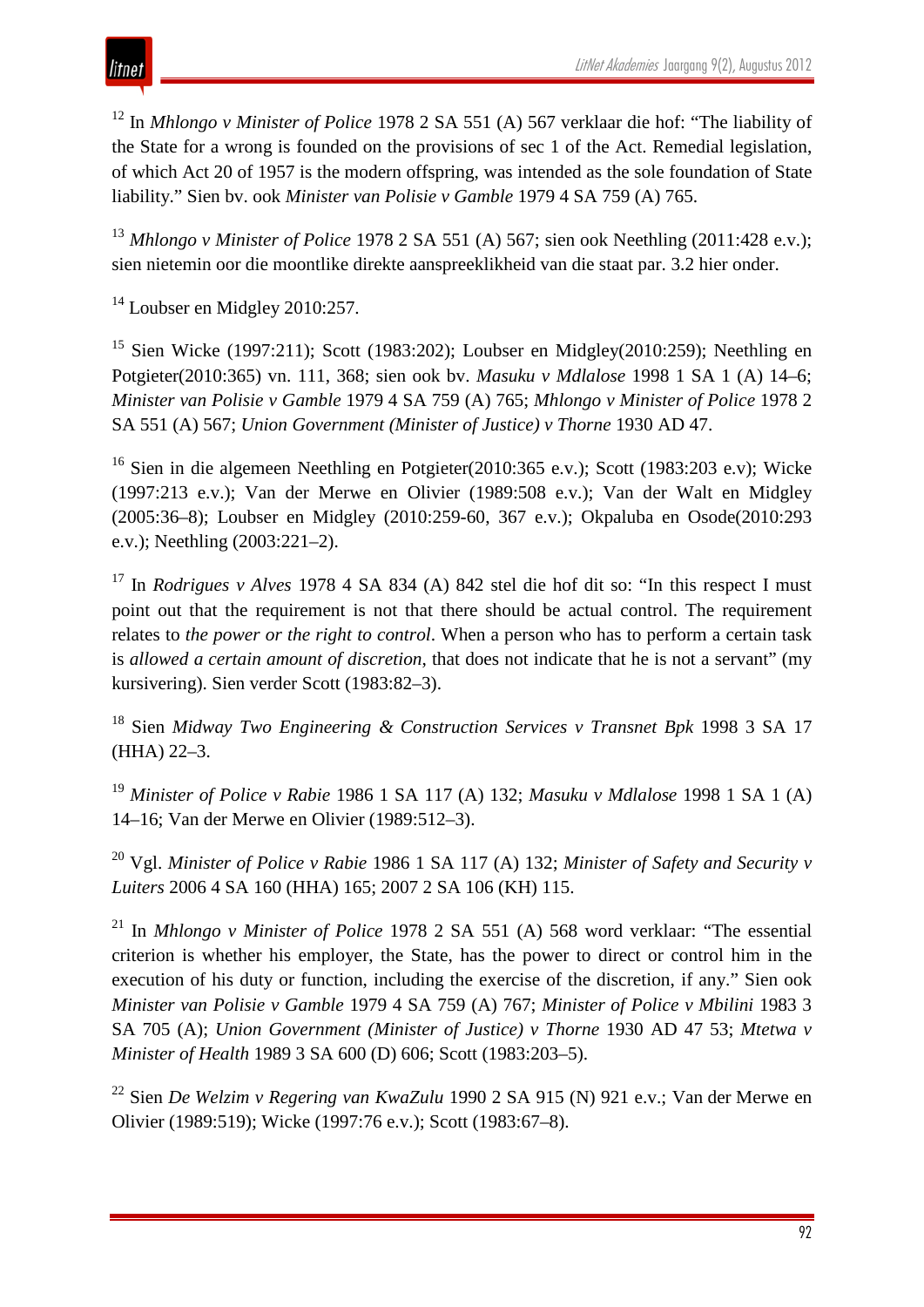<sup>23</sup> *Botes v Van Deventer* 1966 3 SA 182 (A) 205–6; Van der Merwe en Olivier (1989:519); Wicke (1997:76 e.v.).

<sup>24</sup> Sien in die algemeen Van der Merwe en Olivier (1989:514 e.v.); Scott (1983:135 e.v.); Wicke (1997:83 e.v.); Loubser en Midgley (2010:259–60, 373–6); Okpaluba en Osode (2010:334 e.v.).

<sup>25</sup> 1986 1 SA 117 (A) 134; sien ook*K v Minister of Safety and Security* 2005 3 SA 179 (KH) 435–6; *Minister of Safety and Security v Luiters* 2006 4 SA 160 (HHA) 165; 2007 2 SA 106 (KH) 112–3, 115; *Minister of Finance v Gore* 2007 1 SA 111 (HHA) 123–4; *Minister van Veiligheid en Sekuriteit v Phoebus Apollo Aviation BK* 2002 5 SA 475 (HHA) 480–2; *Minister van Veiligheid en Sekuriteit v Japmoco BK h/a Status Motors* 2002 5 SA 649 (HHA) 658–2.

<sup>26</sup> Sien in hierdie verband die rigtinggewende beslissing in *K v Minister of Safety and Security* 2005 3 SA 179 (KH) wat later bespreek word.

<sup>27</sup> *K v Minister of Safety and Security* 2005 6 SA 419 (KH); *Minister of Safety and Security v F* 2011 3 SA 487 (HHA); *F v Minister of Safety and Security* 2012 1 SA 536 (KH). Sien bv. ook *Minister of Police v Rabie* 1986 1 SA 117 (A)(kwaadwillige arrestasie, aanranding en onregmatige vryheidsberowing); *Commissioner, SARS v TFN Diamond Cutting Works (Pty) Ltd* 2005 5 SA 113 (HHA) 117 (diefstal); *Greater Johannesburg Transitional Metropolitan Council v ABSA Bank Ltd t/a Volkskas Bank* 1997 2 SA 591 (W) (bedrog);*Minister of Finance v Gore* 2007 1 SA 111 (HHA) (bedrog); *Twalo v The Minister of Safety and Security* [2009] 2 All SA 491 (OK) (doodmaak van 'n broodwinner); sien verder Okpaluba en Osode (2010:346 e.v.).

<sup>28</sup> *Minister of Finance v Gore* 2007 1 SA 111 (HHA) 123.

<sup>29</sup> Sien by. D'Oliviera 1976:477-88; vgl. Scott (1983:199–201); Wiechers (1985), hfst.7; Baxter (1984:631–2); Du Bois (2010:139).

<sup>30</sup> *Minister of Safety and Security v F* 2011 3 SA 487 (HHA) 499–500 (*obiter*); sien ook *F v Minister of Safety and Security*2012 1 SA 536 (KH) 564–5 (minderheidsuitspraak); vgl. *Minister of Law and Order v Ngobo* 1992 4 SA 822 (A) 832.

<sup>31</sup> Sien bv. *Mhlongo v Minister of Police* 1978 2 SA 551 (A) 568 (hier onder in n. 34 aangehaal).

<sup>32</sup> Sien *F v Minister of Safety and Security* 2012 1 SA 536 (KH) 564 (minderheidsuitspraak); Scott 1983:200–1; D'Oliviera 1976:477–88; vgl. Wiechers (1985), hfst. 7.

 $33$  1983:200-1.

<sup>34</sup> Scott 1983:200–1 verkies middellike aanspreeklikheid as grondslag (vgl. egter Wiechers 1985:315–26), welke standpunt doelmatigheidshalwe ook deur die appèlhof in *Mhlongo v*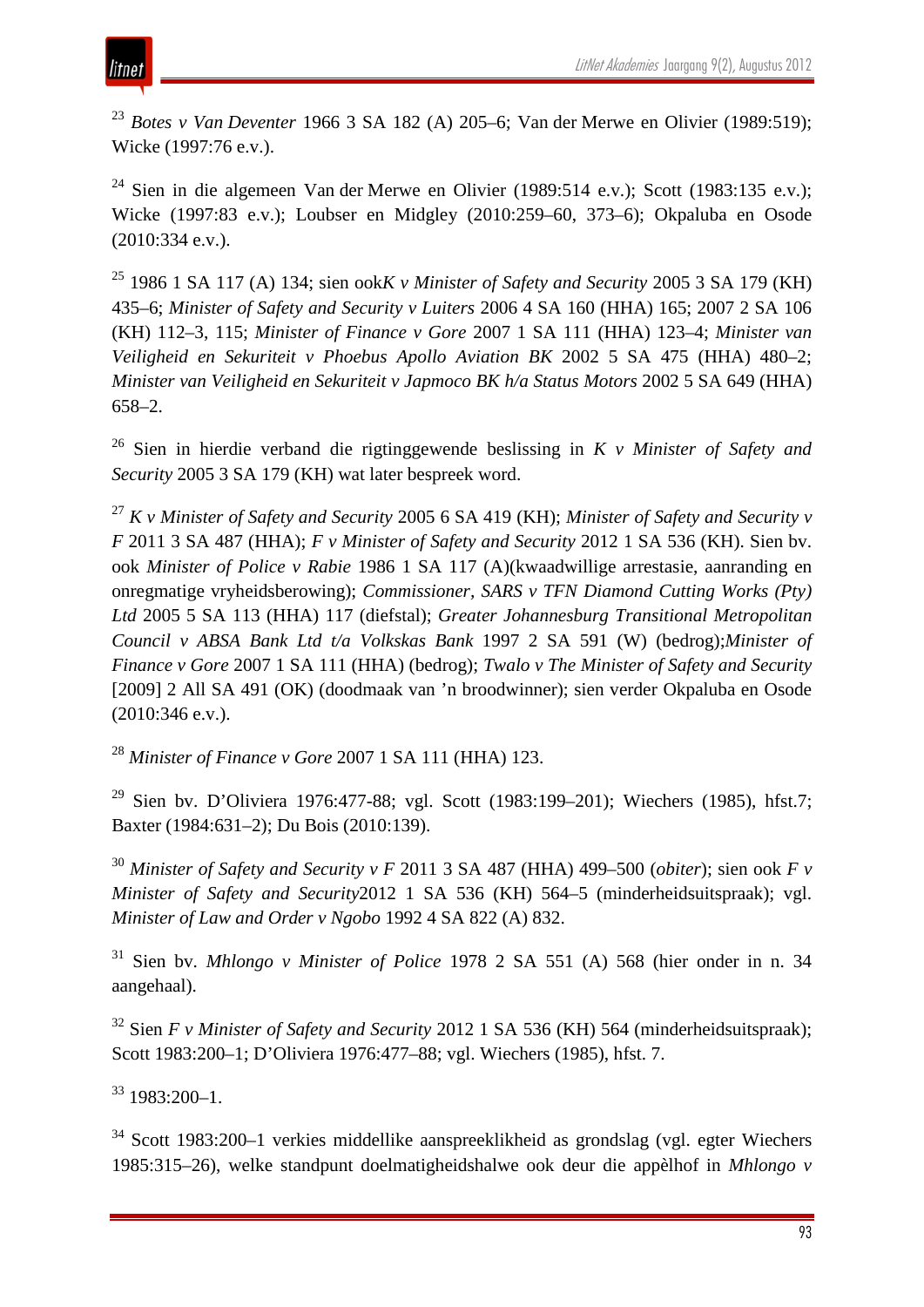*Minister of Police* 1978 2 SA 551 (A) 566-7gehandhaaf word: "It was argued by appellant's counsel that in this connection [art. 1 van Wet 20 van 1957] the analogy of master and servant is a false one and that officers of the State should be seen as the organs by which the State itself acts and exercises its powers. Accordingly, when a policeman is about his business as a policeman, his acts (including delicts) are the acts or delicts of the State: they are not acts performed by a servant on behalf of its master. Consequently no question of vicarious liability arises. The State is liable for the acts of its officers or 'servant' because they are the State's own acts. While this is an interesting theory ..., I am of the opinion that the view that all members of the police force are *prima facie* servants of the State, is too well entrenched in decisions of this Court ... to be reconsidered at this stage." Sien ook *F v Minister of Safety and Security* 2012 1 SA 536 (KH) 564.

<sup>35</sup> 2011 3 SA 487 (HHA) 499; sien ook *F v Minister of Safety and Security* 2012 1 SA 536 (KH) 564 (minderheidsuitspraak); vgl. *Minister of Law and Order v Ngobo* 1992 4 SA 822 (A) 832.

<sup>36</sup> *Minister of Safety and Security v Van Duivenboden* 2002 6 SA 431 (HHA); *Van Eeden v Minister of Safety and Security* 2003 1 SA 389 (HHA); *Minister of Safety and Security v Hamilton* 2004 2 SA 216 (HHA); *Minister of Safety and Security v Carmichele* 2004 3 305 (HHA).

<sup>37</sup> Vgl. *F v Minister of Safety and Security* 2012 1 SA 536 (KH) 564 vn. 33 (minderheidsuitspraak). Die meerderheid van die hof het hulle nie oor direkte aanspreeklikheid uitgelaat nie (557).

<sup>38</sup> Sien n. 36.

<sup>39</sup> Neethling 2011(a):428 e.v.; vgl. ook Scott (2011(a):779–80).

 $40$  2011(a):779-80.

<sup>41</sup> 2012 1 SA 536 (KH) 557.

 $42$  557 e.v., veral 564 e.v.

 $43,565-6.$ 

<sup>44</sup> In *Media 24 Ltd v SA Taxi Securitisation (Pty) Ltd* 2011 5 SA 329 (HHA) 341 stel die hof dit duidelik dat "when this court has taken a policy decision, we cannot change it just because we would have decided the matter differently. We must live with that policy decision, bearing in mind that litigants and legal practitioners have arranged their affairs in accordance with that decision. Unless we are therefore satisfied that there are good reasons for change, we should confirm the status a quo."

 $45$  2005 6 SA 419 (KH); sien die bespreking par. 4.1.3 hier onder.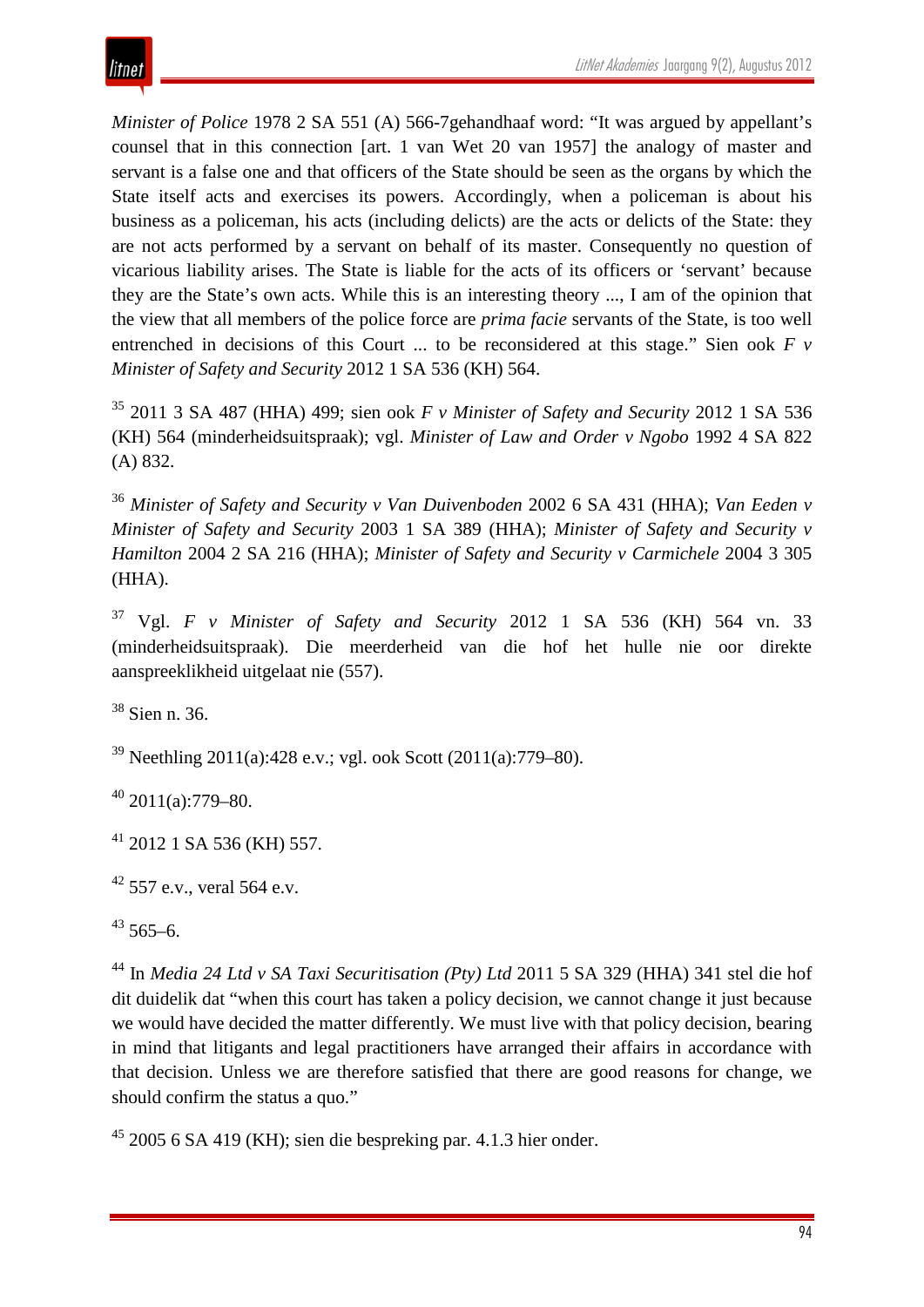<sup>46</sup> In bv. *Minister of Safety and Security v F* 2011 3 SA 487 (HHA) 500–1 verklaar die hof: "Indeed, it would seem to me to be rather extreme to find that a policeman is 'engaged in the affairs or business of his employer' when he commits the crime of rape."

<sup>47</sup> *K v Minister of Safety and Security* 2005 3 SA 179 (HHA); *K v Minister of Safety and Security* 2005 6 SA 419 (KH).

<sup>48</sup> *F v Minister of Safety and Security* 2010 1 SA 606 (WKK); *Minister of Safety and Security v F* 2011 3 SA 487 (HHA); *F v Minister of Safety and Security* 2012 1 SA 536 (KH).

<sup>49</sup> *K v Minister of Safety and Security* 2005 3 SA 179 (HHA) 184-5.

 $50$  Sien Neethling en Potgieter (2005:595 e.v.).

<sup>51</sup> *K v Minister of Safety and Security* 2005 6 SA 419 (KH) 435–7, 441–4.

<sup>52</sup> 1986 1 SA 117 (A) 134; sien par. 3.1. hier bo.

<sup>53</sup> Sien bv. Scott (2006:471 e.v.); Neethling en Potgieter (2010:390), vn. 143; Calitz (2007:451 e.v.).

<sup>54</sup> Wagener (2008:673 e.v.); Fagan (2009:156 e.v); Du Bois (2010:139 e.v.). Vgl. Scott (2011(a):780) se kritiek op Wagener en Du Bois se standpunte.

<sup>55</sup> Sien o.a. *Minister of Safety and Security v Luiters* 2006 4 SA 160 (HHA) 165; 2007 2 SA 106 (KH) 112–3, 115; *Minister of Finance v Gore* 2007 1 SA 111 (HHA) 123–4; *F v Minister of Safety and Security* 2012 1 SA 536 (KH) 549–50, 565; *F v Minister of Safety and Security* 2010 1 SA 606 (WKK) 619–21; vgl. *Minister of Safety and Security v F* 2011 3 SA 487 (HHA) 497–9.

<sup>56</sup> 2012 1 SA 536 (KH) 565.

<sup>57</sup> *F v Minister of Safety and Security* 2010 1 SA 606 (WKK).

<sup>58</sup> Neethling (2011:186 e.v.); Scott (2011:135 e.v.).

 $59$  Scott (2011:145).

<sup>60</sup> *Minister of Safety and Security v F* 2011 3 SA 487 (HHA).

 $<sup>61</sup>$  Hierdie aangeleentheid is reeds hier bo in par. 3.2 bespreek.</sup>

 $62$  Scott 2011(a):786–7; Neethling 2011(a):435–6.

<sup>63</sup> *K v Minister of Safety and Security* 2005 6 SA 419 (KH).

<sup>64</sup> 443.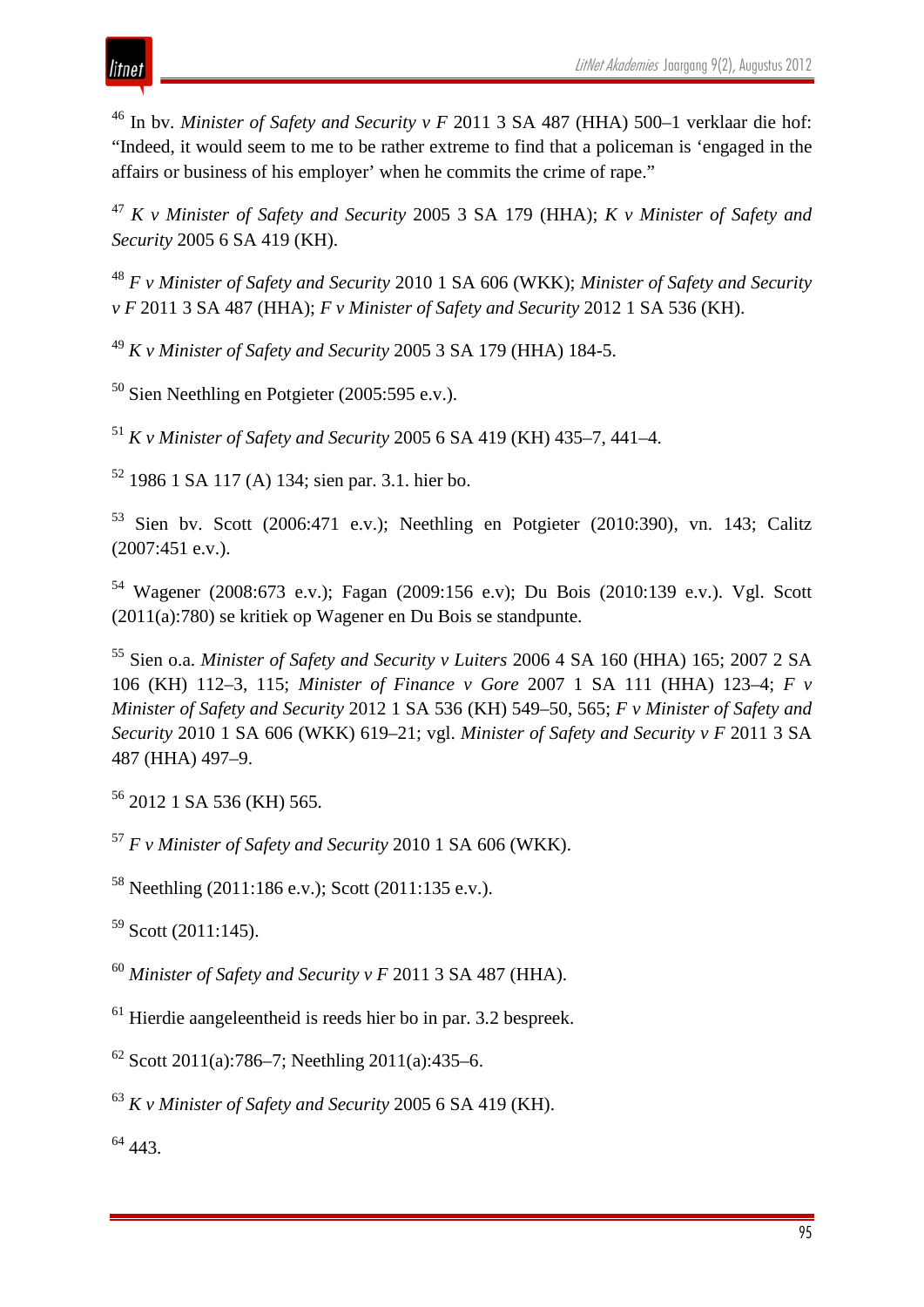<sup>65</sup> 2011:142.

<sup>66</sup> Sien Neethling (2011(a):435); Scott (2011(a):786–7). Scott (787) verklaar m.b.t. die feit dat daar nie 'n enkele beroep op grondwetlike beginsels was nie: "Bloot wat hierdie aspek betref, is die hoogste hof van appèl se meerderheidsuitspraak 'n retrogresiewe stap in 'n andersins lofwaardige en gesonde regsontwikkeling wat die grondwetlike regte van verkragte en aangerande vroue en kinders betref."

<sup>67</sup> *Minister of Safety and Security v F* 2011 3 SA 487 (HHA) 504 e.v., 509–10.

<sup>68</sup> Scott (2011(a):784-6); Neethling (2011(a):435-6).

<sup>69</sup> *F v Minister of Safety and Security* 2012 1 SA 536 (KH).

 $70$  'n Minderheidsuitspraak (557 e.v.) kom tot dieselfde slotsom, maar sou die staat direk en nie middellik nie, aanspreeklik hou (sien par 3.2 hier bo).

 $71,550-7.$ 

<sup>72</sup> Hierdie faktore kan uiteraard ook 'n rol speel by die onregmatigheisvraag waar staatsaanspreeklikheid op 'n *direkte* grondslag beoordeel word (vgl. *F v Minister of Safety and Security* 2012 1 SA 536 (KH) 573 (minderheidsuitspraak)).

<sup>73</sup> Sien in die algemeen *K v Minister of Safety and Security* 2005 6 SA 419 (KH) 436, 443-4; *F v Minister of Safety and Security* 2010 1 SA 606 (WKK) 622–4; *F v Minister of Safety and Security* 2012 1 SA 536 (KH) 550–2; *Carmichele v Minister of Safety and Security (Centre for Applied Legal Studies Intervening)* 2001 4 SA 938 (KH) 965; Neethling (2011:188–9); Scott (2011:140–1).

<sup>74</sup> Grondwet artt. 7(2) en 8(1); sien par. 2 hier bo.

<sup>75</sup> Grondwet art. 41(1)(c); sien bv. *Minister of Safety and Security v Van Duivenboden* 2002 6 SA 431 (HHA) 447.

<sup>76</sup> *K v Minister of Safety and Security* 2005 6 SA 419 (KH) 436; sien ook *F v Minister of Safety and Security* 2010 1 SA 606 (WKK) 623.

<sup>77</sup> Sien ook die amptelike gedragskode van die SAPD van 31 Oktober 1997, bespreek in *F v Minister of Safety and Security* 2010 1 SA 606 (WKK) 622–3.

 $78$  Hierdie faktor is beklemtoon in twee sake wat oor geweld teen vroue gehandel het: *Carmichele v Minister of Safety and Security (Centre for Applied Legal Studies Intervening)* 2001 4 SA 938 (KH) 964, 965 en *Van Eeden v Minister of Safety and Security (Women's Legal Centre Trust, as amicus curiae)* 2003 1 SA 389 (HHA) 398. Vgl. *Minister of Safety and Security v Carmichele* 2004 3 SA 305 (HHA) 323.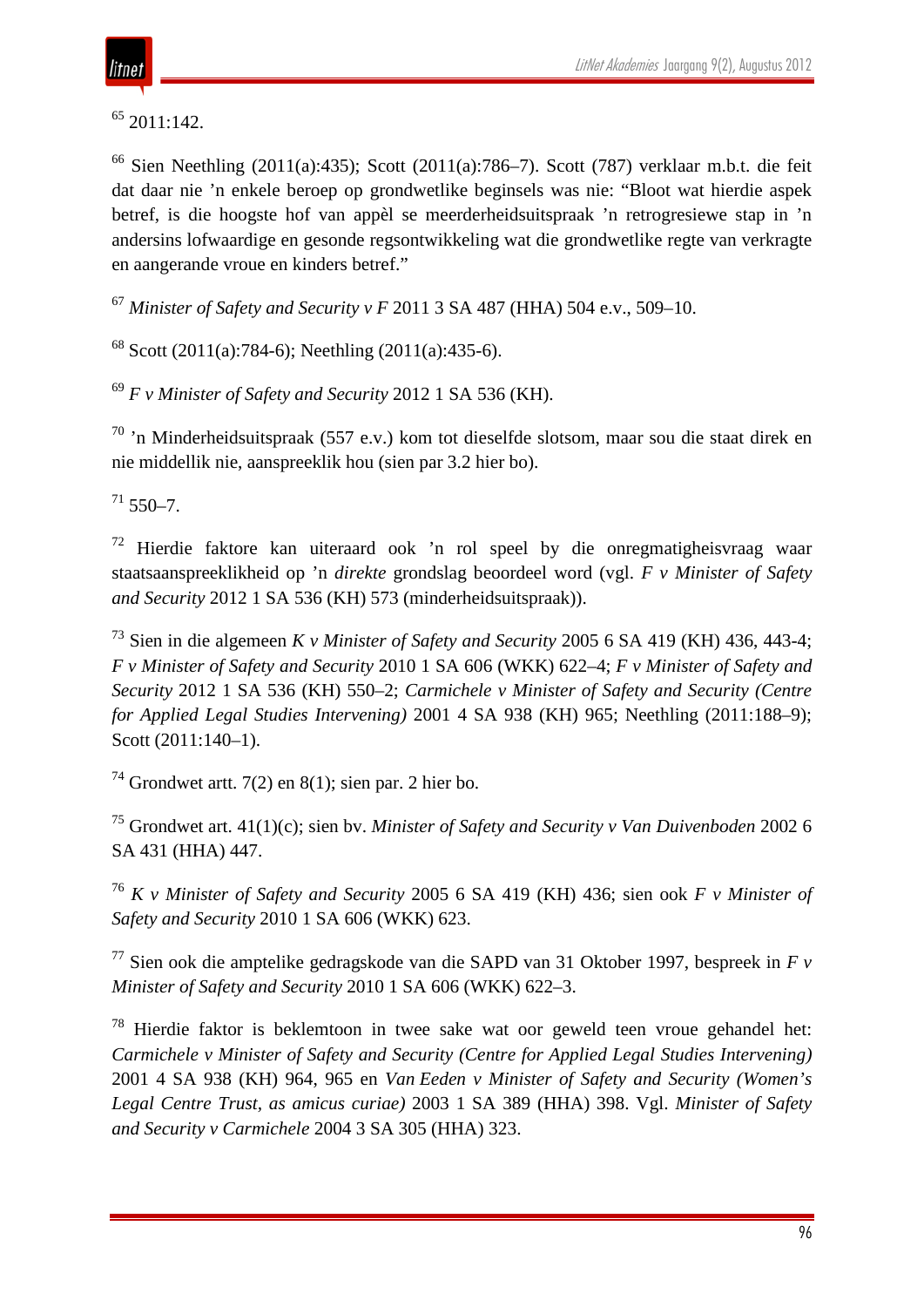<sup>79</sup> Hierdie gedagte word soos volg in *F v Minister of Safety and Security* 2012 1 SA 536 (KH) 552 uitgedruk: "These constitutional duties resting upon the State, and more specifically the police, are significant in that they suggest a normative basis for holding the State liable for the wrongful conduct of even a policeman on standby duty, provided a sufficiently close connection can be determined between his misdeed and his employment." Vgl. ook die analoë argument m.b.t. die vraag of daar vir doeleindes van deliktuele onregmatigheid 'n regsplig op die polisie gerus het om 'n persoon teen aanranding deur 'n derde te beskerm (sien Neethling 2005:581-5; Neethling en Potgieter 2010:77–80).

<sup>80</sup> 2007 2 SA 106 (KH) 116; sien ook *F v Minister of Safety and Security* 2012 1 SA 536 (KH) 619, 620; Neethling (2011:187–8, 190); Scott (2011:138–9); Neethling (2011(a):434, 435–6).

<sup>81</sup> *K v Minister of Safety and Security* 2005 6 SA 419 (KH).

<sup>82</sup> Sien *K v Minister of Safety and Security* 2005 6 SA 419 (KH).

<sup>83</sup> In *Minister of Safety and Security v Luiters* 2006 4 SA 160 (HHA) 165; 2007 2 SA 106 (KH) 115 is beslis dat waar polisiebeamptes wat van diens af was, hulself weer aan diens geplaas het, hulle vir doeleindes van middellike aanspreeklikheid in presies dieselfde regsposisie is as polisiebeamptes wat normaalweg aan diens is.

<sup>84</sup> Vgl. *F v Minister of Safety and Security* 2012 1 SA 536 (KH) 556;*F v Minister of Safety and Security* 2010 1 SA 606 (WKK) 620–1; *contra Minister of Safety and Security v F* 2011 3 SA 487 (HHA) 501–3; sien Neethling (2011:191); Neethling (2011(a):428 e.v.).

<sup>85</sup> Sien *Minister of Police v Rabie* 1986 1 SA 117 (A) 133–4; *F v Minister of Safety and Security* 2010 1 SA 606 (WKK) 618; vgl. *Minister of Safety and Security v F* 2011 3 SA 487 (HHA) 509–10 (minderheidsuitspraak); *F v Minister of Safety and Security* 2012 1 SA 536 (KH) 549.

<sup>86</sup> *F v Minister of Safety and Security* 2012 1 SA 536 (KH) 553–4, 555.

<sup>87</sup> *Minister of Safety and Security v F* 2011 3 SA 487 (HHA) 502–3.

<sup>88</sup> Sien ook Neethling (2011(a):435-6); Scott (2011(a):776–8).

<sup>89</sup> *K v Minister of Safety and Security* 2005 6 SA 419 (KH) 443; sien ook *F v Minister of Safety and Security* 2012 1 SA 536 (KH) 553, 573; Scott (2011:142).

<sup>90</sup> Sien onderskeidelik par. 4.1 en 4.2 hier bo.

<sup>91</sup> *F v Minister of Safety and Security* 2012 1 SA 536 (KH) 556, 573; vgl. Neethling (2011:188); Scott (2011:140).

<sup>92</sup> Vgl. Neethling (2007:537); Neethling en Potgieter (2010:392), vn. 155.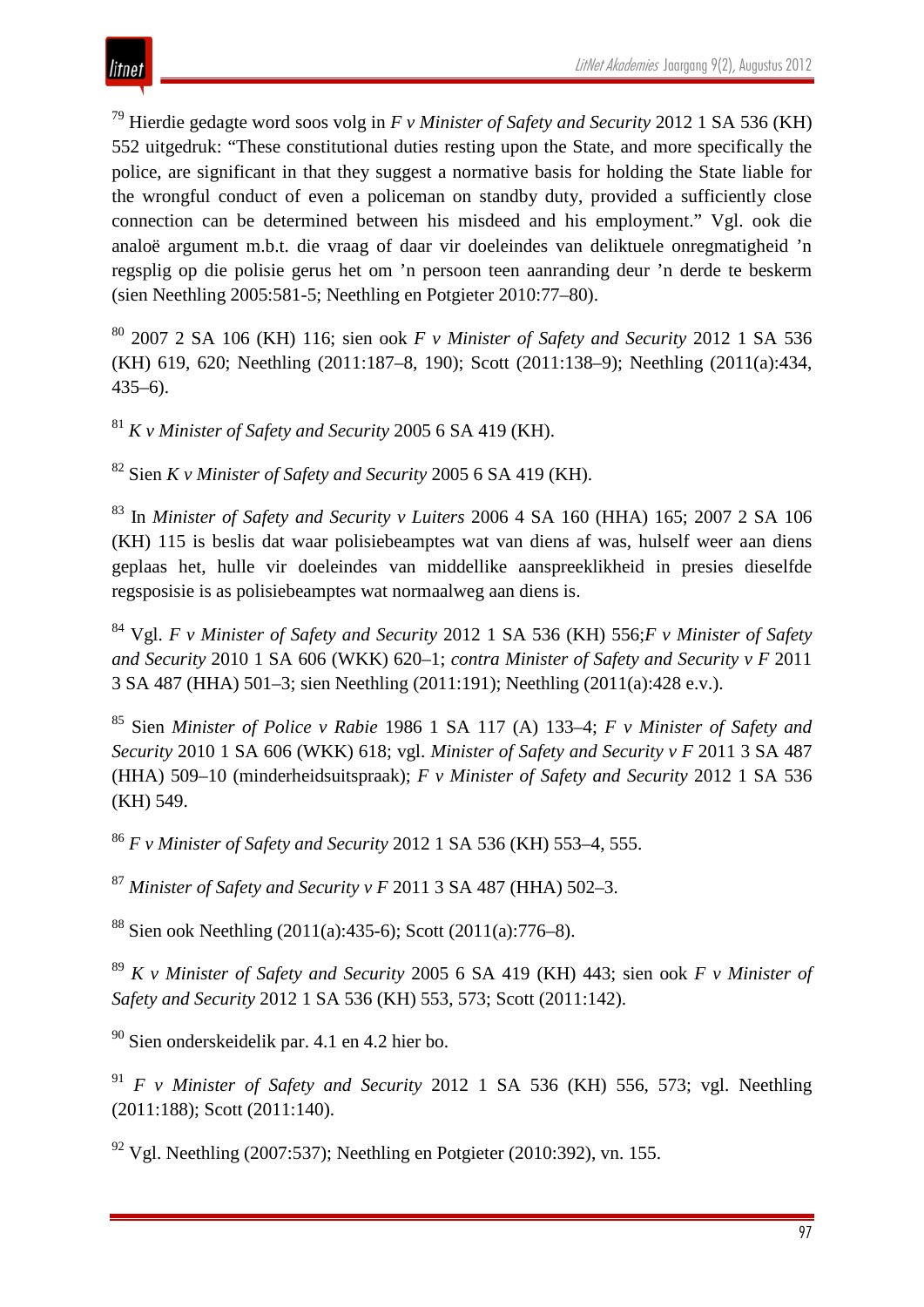*F v Minister of Safety and Security* 2010 1 SA 606 (WKK) 621.

*F v Minister of Safety and Security* 2012 1 SA 536 (KH) 556.

 *F v Minister of Safety and Security* 2010 1 SA 606 (WKK) 621; *F v Minister of Safety and Security* 2012 1 SA 536 (KH) 556. Sien ook Neethling (2011:188); Scott (2011:140).

*K v Minister of Safety and Security* 2005 3 SA 179 (HHA) 184.

*K v Minister of Safety and Security* 2005 6 SA 419 (KH) 443–4.

Sien ook Neethling en Potgieter (2005:601).

Sien Neethling, Potgieter en Visser (2005*:*93–4), vn. 127.

*F v Minister of Safety and Security* 2012 1 SA 536 (KH) 554–5, 555.

Van der Walt en Midgley (2005:65–6); vgl. Neethling en Potgieter (2010:33).

2011:142–3; vgl. ook Scott (2011(a):783-4).

2010:64.

 *Feldman (Pty) Ltd v Mall* 1945 AD 733, 741; *Ess Kay Electronics Pte Ltd v First National Bank of Southern Africa Ltd* 2001 1 SA 1215 (HHA) 1218.

 Scott (2000: 278, 279); Loubser en Reid (2003: 156–8); Van der Walt en Midgley (2005:37); Neethling (2007:535-7).

1986 1 SA 117 (A) 134.

 *Minister of Law and Order v Ngobo* 1992 4 SA 822 (A) 828–834; sien ook *Ess Kay Electronics Pte Ltd v First National Bank of Southern Africa Ltd* 2001 1 SA 1215 (HHA) 1219.

 Sien bv *Macala v Maokeng Town Council* 1993 1 SA 434 (A) 441; *Grobler v Naspers Bpk*  2004 4 SA 220 (K) 297; sien ook Neethling en Potgieter 2010:392.

*F v Minister of Safety and Security* 2010 1 SA 606 (WKK) 625-6.

 $110\,625$ 

Neethling (2007*:*537–8).

 Sien Neethling (2007*:*533), met goedkeuring na verwys in *F v Minister of Safety and Security* 2010 1 SA 606 (WKK) 626 vn. 23; vgl. nietemin *Ess Kay Electronics Pte Ltd v First National Bank of Southern Africa Ltd* 2001 1 SA 1215 (HHA) 1219.